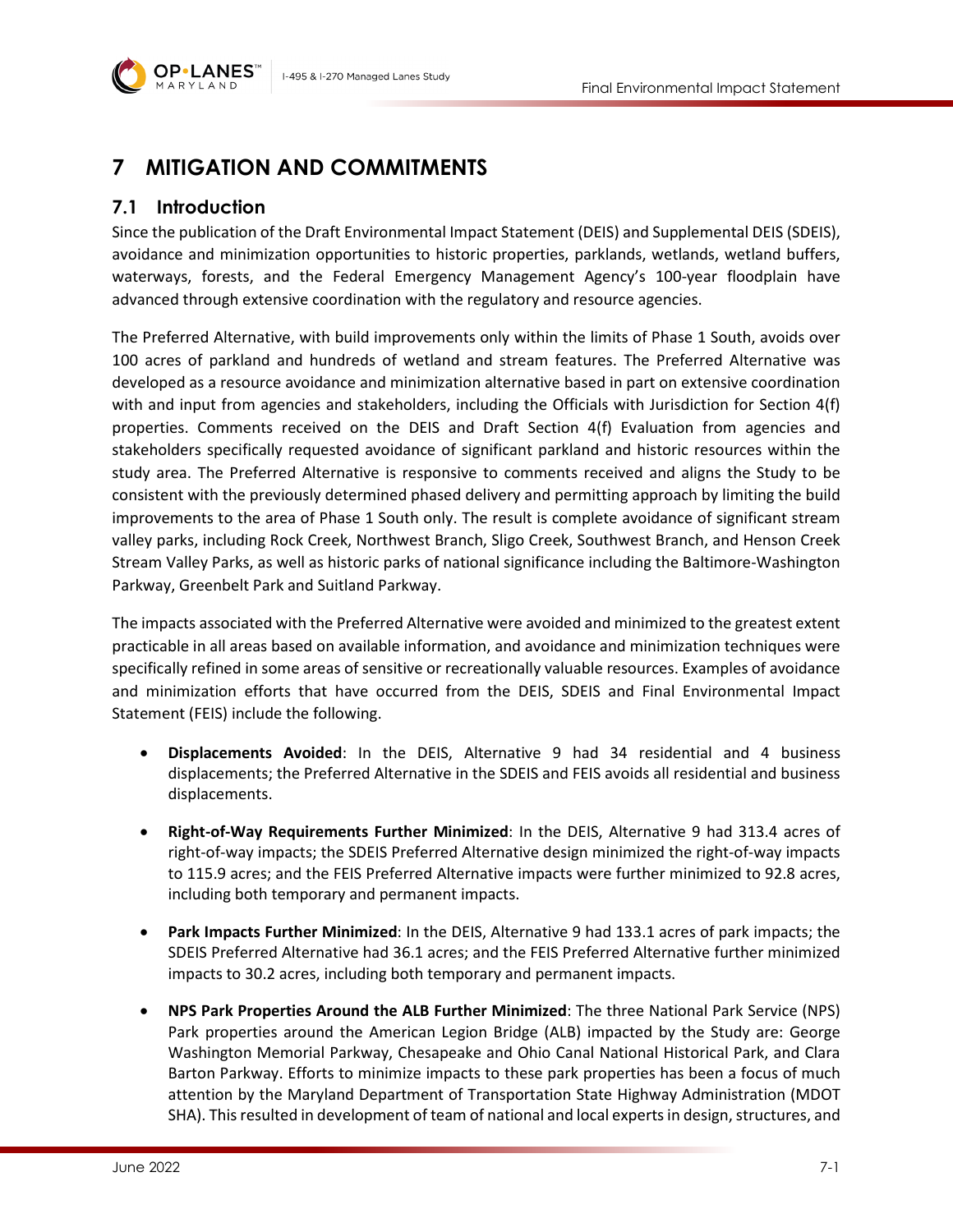

constructability to look for innovative ways to avoid and minimize impacts to these resources of national significance (refer to **Chapter 5, Section 5.4** for details). In the DEIS, Alternative 9 impacted 29.4 acres of these three park properties; the SDEIS Preferred Alternative minimized impacts to 17 acres; and the FEIS Preferred Alternative further minimized impacts to 16.2 acres of which 2.7 acres are considered permanent impacts.

- **M-NCPPC Park Properties Further Minimized**: In the DEIS, Alternative 9 impacted 26 Maryland-National Capital Park and Planning Commission (M-NCPPC) park properties totaling 29 acres of impacts; the SDEIS Preferred Alternative impacted 9.2 acres at five M-NCPPC park properties; the FEIS Preferred Alternative further minimized the impacts to the five park properties to 8.2 acres of impacts, including both temporary and permanent impacts.
- **Morningstar Tabernacle No. 88 Moses Hall and Cemetery Avoided**: In the DEIS, Alternative 9 impacted 0.3 acre of the Morningstar Cemetery. Based on further investigations of the property since the DEIS, the Preferred Alternative as presented in the SDEIS and FEIS avoids impacts to the historic Morningstar Tabernacle No. 88 Moses Hall and Cemetery boundary.
- **Wetland Impacts Further Minimized**: In the DEIS, Alternative 9 had 16.3 acres of wetland impacts; the SDEIS Preferred Alternative had 4.3 acres; and the FEIS Preferred Alternative further minimized impacts to 3.9 acres.
- **Waterway Impacts Further Minimized**: In the DEIS, Alternative 9 had 155,922 linear feet of waterway impacts; the SDEIS Preferred Alternative had 46,553 linear feet; and the FEIS Preferred Alternative further minimized impacts to 42,286 linear feet.
- **Floodplain Impacts Further Minimized**: In the DEIS, Alternative 9 had 119.5 acres of floodplain impacts; the SDEIS Preferred Alternative had 48.8 acres; and the FEIS Preferred Alternative further minimized impacts to 31.6 acres.
- **Forest Canopy Impacts Further Minimized**: In the DEIS, Alternative 9 had 1,497 acres of forest canopy impacts; the SDEIS Preferred Alternative had 500.1 acres; and the FEIS Preferred Alternative further minimized impacts to 455.0 acres.

The advancement of conceptual mitigation for unavoidable direct impacts to environmental resources from the Preferred Alternative has occurred since the DEIS and SDEIS. Mitigation developed for this Study was identified to reduce and offset environmental impacts resulting from the Preferred Alternative. In planning for mitigation, MDOT SHA has strived to provide meaningful benefits to resources and improve their values, services, attributes, and functions that may be compromised. Lastly, the lead agencies have worked in good faith to plan worthwhile mitigation based on identified priorities that would, at a minimum, result in no net loss with a goal of a net benefit.

This chapter presents the mitigation measures for impacts to environmental resources identified as a result of the Preferred Alternative, as discussed in this FEIS in Chapters 3, 5, and 6. **Section [7.2](#page-3-0)** includes a comprehensive summary table of final mitigation measures resulting from the National Environmental Policy Act (NEPA) process that will be included in the Record of Decision (ROD).

Beyond mitigation for unavoidable impacts, additional commitments, such as those for transit, priority bicycle and pedestrian improvements, and environmental enhancements have been identified through extensive coordination with agencies and stakeholders. These commitments have been identified in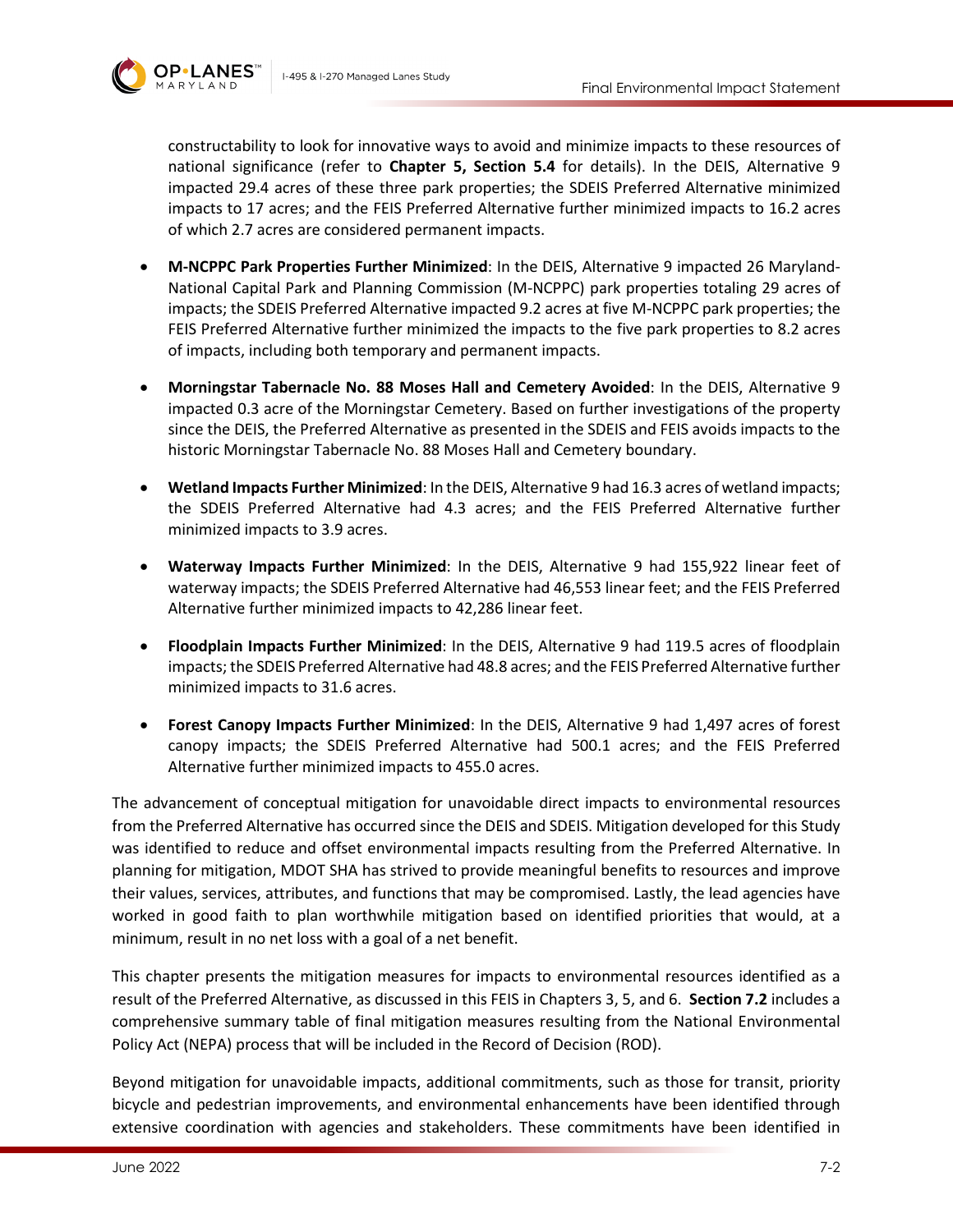

response to comments received over the course of the Study and to further support elements of the Study's Purpose and Need. **Section [7.2](#page-3-0)** presents these commitments that have been made beyond mitigation for direct impacts. Both the mitigation and commitments identified in **Section [7.2](#page-3-0)** will be included in the ROD as commitments and will be the responsibility of the lead agencies to ensure implementation.

Some commitments have been made by the Developer or MDOT SHA as part of the Public-Private Partnership (P3) Agreement and are captured separately throughout the NEPA document including in **Section [7.3](#page-21-0)** this chapter. These commitments are included in the FEIS to disclose the efforts the State of Maryland and Developer have made to advance the project in an environmentally responsible manner taking into account input received from the public, stakeholders and local governments related to transit, community facilities, water quality and equity. These commitments will be the responsibility of the Developer and/or MDOT SHA and will not be included in the ROD. These commitments are captured in the P3 Agreement and/or Memoranda of Understanding with applicable third parties such as local governments.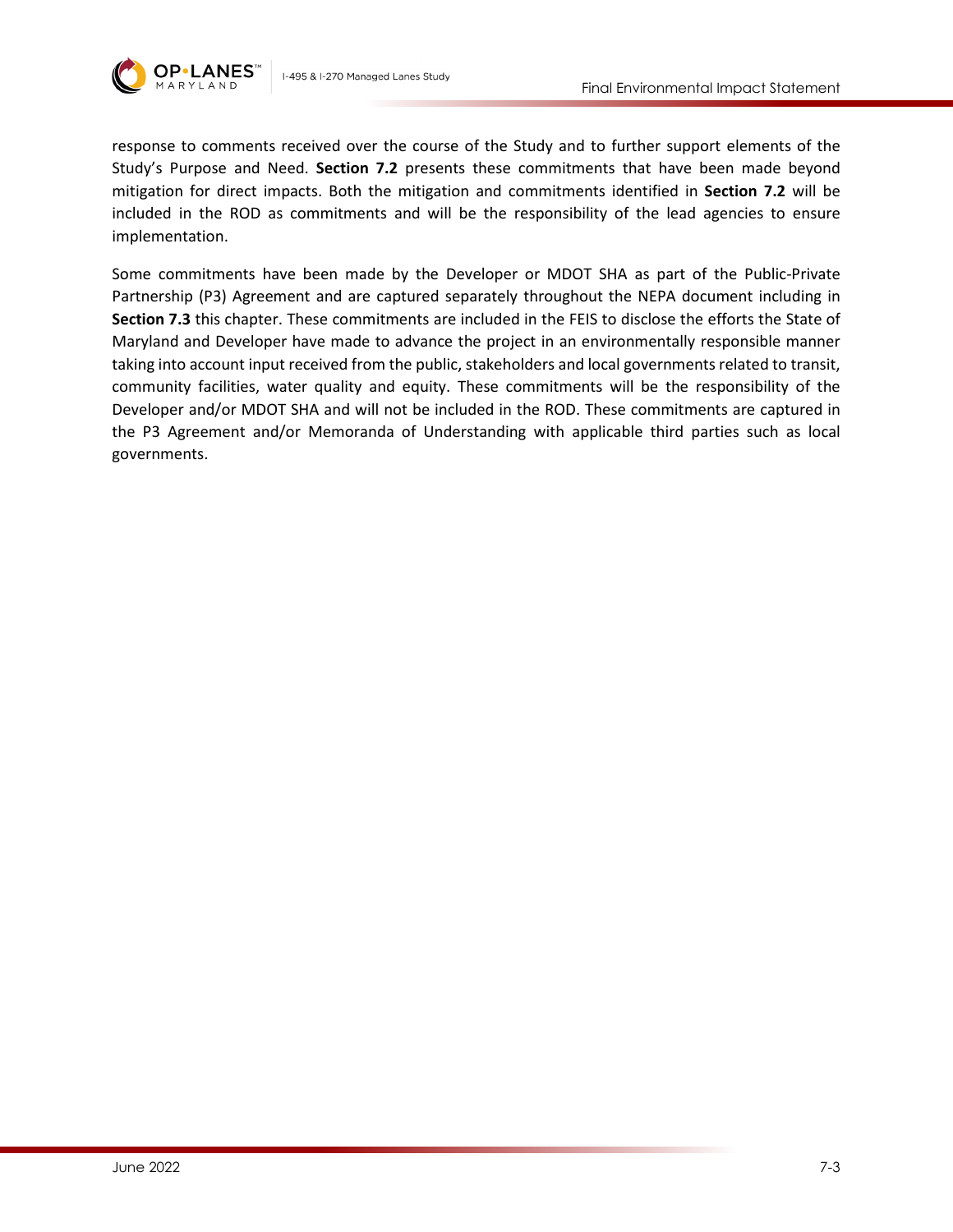

## **7.2 Mitigation and Commitments**

<span id="page-3-0"></span>

| ID<br>No. | <b>Mitigation and Commitments</b>                                                                                                                                                                                                                                                                                                                                                                                                                                                                                                                                                                                                                                                                                                                                                                                                                                                                                                                                                            | Mitigation (M) or<br>Commitment (C) | <b>FEIS Section</b><br>Reference |  |  |
|-----------|----------------------------------------------------------------------------------------------------------------------------------------------------------------------------------------------------------------------------------------------------------------------------------------------------------------------------------------------------------------------------------------------------------------------------------------------------------------------------------------------------------------------------------------------------------------------------------------------------------------------------------------------------------------------------------------------------------------------------------------------------------------------------------------------------------------------------------------------------------------------------------------------------------------------------------------------------------------------------------------------|-------------------------------------|----------------------------------|--|--|
|           | <b>WETLANDS/WATERWAYS</b>                                                                                                                                                                                                                                                                                                                                                                                                                                                                                                                                                                                                                                                                                                                                                                                                                                                                                                                                                                    |                                     |                                  |  |  |
| 1.        | Stream restoration (721 functional feet) along unnamed tributary to Great Seneca Creek south of Bradbury Drive<br>in Quince Orchard Valley Neighborhood Park (Site CA-5).                                                                                                                                                                                                                                                                                                                                                                                                                                                                                                                                                                                                                                                                                                                                                                                                                    | M                                   | CH 5, 5.12.4                     |  |  |
| 2.        | Stream restoration (5,583 functional feet) and wetland creation/restoration (4.61 acres of credit) along Cabin<br>Branch east and west of Montgomery Village Avenue at Montgomery Village Golf Club (Site RFP-2).                                                                                                                                                                                                                                                                                                                                                                                                                                                                                                                                                                                                                                                                                                                                                                            | M                                   | CH 5, 5.12.4                     |  |  |
| 3.        | Purchase of 1,207 functional feet of riverine mitigation credit from approved Maryland mitigation banks.                                                                                                                                                                                                                                                                                                                                                                                                                                                                                                                                                                                                                                                                                                                                                                                                                                                                                     | M                                   | CH 5, 5.12.4                     |  |  |
| 4.        | Purchase of 506 linear feet of riverine mitigation credit from approved Virginia mitigation banks.                                                                                                                                                                                                                                                                                                                                                                                                                                                                                                                                                                                                                                                                                                                                                                                                                                                                                           | M                                   | CH 5, 5.12.4                     |  |  |
| 5.        | Design of stream stabilization and restoration to provide ecological uplift, where practicable, when relocating<br>streams within the Preferred Alternative limits of disturbance (LOD).                                                                                                                                                                                                                                                                                                                                                                                                                                                                                                                                                                                                                                                                                                                                                                                                     | $\mathsf{C}$                        | CH 5, 5.12.4                     |  |  |
|           | <b>FOREST</b>                                                                                                                                                                                                                                                                                                                                                                                                                                                                                                                                                                                                                                                                                                                                                                                                                                                                                                                                                                                |                                     |                                  |  |  |
| 6.        | Mitigate for unavoidable impacts to forests on an acre-for-acre basis in accordance with the mitigation<br>hierarchy described in the Maryland Reforestation Law (MD Natural Resources Code § 5-103) including:<br>Onsite mitigation (within the project LOD).<br>$\bullet$<br>Off-site mitigation [at 68 sites identified in the Maryland Reforestation Law Mitigation Site Search<br>$\bullet$<br>Report prepared for the MLS, refer to Appendix T of the Natural Resources Technical Report, (FEIS,<br>Appendix M).<br>Purchase of forest mitigation bank credits from approved forest mitigation banks in affected county<br>and/or watershed.<br>Any remaining mitigation required may be fulfilled through payment into the Reforestation Fund, as<br>approved by MDNR.<br>Final forest mitigation plan will be developed and implemented by the Developer in conjunction with<br>MDOT SHA and the affected jurisdictions and landowners during the final design phase of the project. | M                                   | CH 5, 5.16.4                     |  |  |
| 7.        | Commit to planting of any approved planting sites on MDNR property within five years of the initial Maryland<br>Reforestation Law approval for the project. MDOT SHA has committed to providing a minimum of five years of<br>maintenance and monitoring at reforestation mitigation plantings.                                                                                                                                                                                                                                                                                                                                                                                                                                                                                                                                                                                                                                                                                              | M                                   | CH 5,<br>5.16.4                  |  |  |
| 8.        | Forest impacts in Virginia that require mitigation are within NPS property. Therefore, forest mitigation will follow<br>the comprehensive ecological restoration plan outlined in #9 below. Although tree impacts occur in Virginia                                                                                                                                                                                                                                                                                                                                                                                                                                                                                                                                                                                                                                                                                                                                                          | M                                   | CH 5, 5.16.4                     |  |  |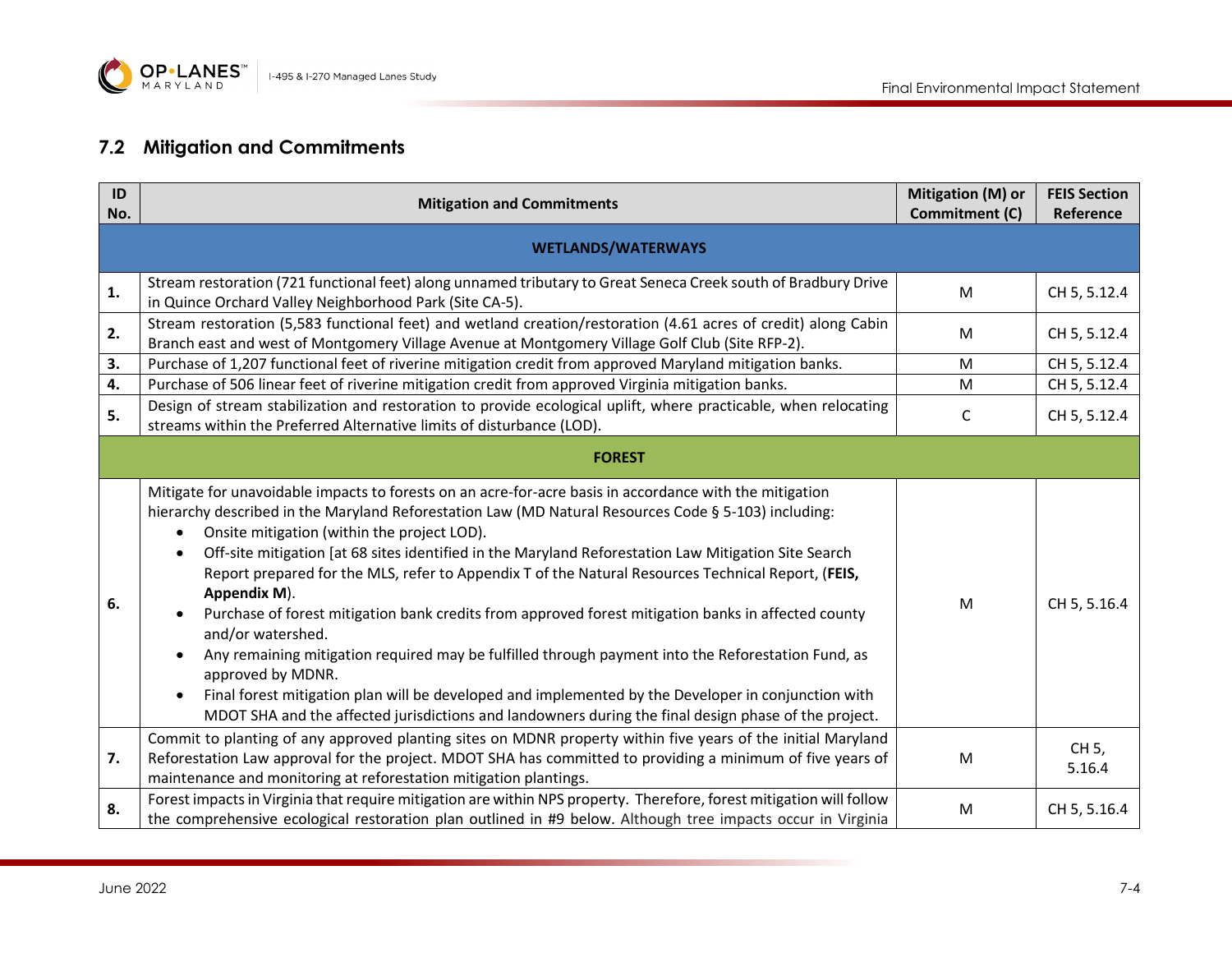

| ID<br>No. | <b>Mitigation and Commitments</b>                                                                                                                                                                                                                                                                                                                                                                                                                                                                                                                                                                                                                                                                                                                                                                                                                                                                                                                                                                                                                                                                                                                                                                                                                                                                                                                                                                                                                                                                                                                                                                                                                                                                                                                                                                                                                                                                                                                                                                                                                                         | Mitigation (M) or<br>Commitment (C) | <b>FEIS Section</b><br>Reference  |
|-----------|---------------------------------------------------------------------------------------------------------------------------------------------------------------------------------------------------------------------------------------------------------------------------------------------------------------------------------------------------------------------------------------------------------------------------------------------------------------------------------------------------------------------------------------------------------------------------------------------------------------------------------------------------------------------------------------------------------------------------------------------------------------------------------------------------------------------------------------------------------------------------------------------------------------------------------------------------------------------------------------------------------------------------------------------------------------------------------------------------------------------------------------------------------------------------------------------------------------------------------------------------------------------------------------------------------------------------------------------------------------------------------------------------------------------------------------------------------------------------------------------------------------------------------------------------------------------------------------------------------------------------------------------------------------------------------------------------------------------------------------------------------------------------------------------------------------------------------------------------------------------------------------------------------------------------------------------------------------------------------------------------------------------------------------------------------------------------|-------------------------------------|-----------------------------------|
|           | outside of NPS property, there is no statewide forest regulation that requires mitigation off county or state<br>parkland. No tree impacts occur on county or state parkland in Virginia.                                                                                                                                                                                                                                                                                                                                                                                                                                                                                                                                                                                                                                                                                                                                                                                                                                                                                                                                                                                                                                                                                                                                                                                                                                                                                                                                                                                                                                                                                                                                                                                                                                                                                                                                                                                                                                                                                 |                                     |                                   |
|           | <b>PARKLAND</b>                                                                                                                                                                                                                                                                                                                                                                                                                                                                                                                                                                                                                                                                                                                                                                                                                                                                                                                                                                                                                                                                                                                                                                                                                                                                                                                                                                                                                                                                                                                                                                                                                                                                                                                                                                                                                                                                                                                                                                                                                                                           |                                     |                                   |
|           | <b>NATIONAL PARK SERVICE</b>                                                                                                                                                                                                                                                                                                                                                                                                                                                                                                                                                                                                                                                                                                                                                                                                                                                                                                                                                                                                                                                                                                                                                                                                                                                                                                                                                                                                                                                                                                                                                                                                                                                                                                                                                                                                                                                                                                                                                                                                                                              |                                     |                                   |
| 9.        | Develop and implement a Comprehensive Ecological Restoration Plan and Cost Estimate for Restoring Limits of<br>Disturbance to Preexisting Conditions for the impacted area. The plan shall include the following components:<br>Forest and terrestrial vegetation restoration including:<br>$\bullet$<br>Avoiding and minimizing impacts to trees within and surrounding the LOD through a robust<br>$\circ$<br>tree protection plan.<br>Survey impacted vegetation community prior to construction to determine existing community<br>$\circ$<br>composition and develop replanting plan based on survey results.<br>Replanting forest (including shrub and herbaceous layers) inch-for-inch within LOD in<br>$\circ$<br>temporary impact areas and providing non-native invasive (NNI) species control and<br>maintenance and monitoring for 5 years within reforestation area.<br>Softening edge effects associated with disturbance by treating and removing non-native<br>$\circ$<br>invasive species within a 50-foot buffer of the LOD and replanting native trees and shrubs in<br>any gaps resulting from the removal of mature trees or non-native invasive species. In<br>coordination with NPS during design, sensitive areas, such as areas of known archeological<br>resources, within the 50-foot buffer will be excluded if ground disturbance is required.<br>Providing monetary compensation for remaining tree impacts, based on inch for inch<br>$\circ$<br>replacement of DBH impacted.<br>Rare, Threatened and Endangered plant species restoration including:<br>Conducting a final pre-construction of rare, threatened or endangered (RTE) plant<br>$\circ$<br>inspection.<br>Collecting seeds and/or individual RTE plant species from impact area prior to construction.<br>$\circ$<br>Cultivating plants and storing seeds/propagating plants from seed in an off-site nursery.<br>$\circ$<br>Reestablishing RTE species from stored seed and cultivated and propagated plants following<br>$\Omega$<br>construction and topsoil restoration. | M                                   | CH 5, 5.4.4<br>and CH 6,<br>6.6.1 |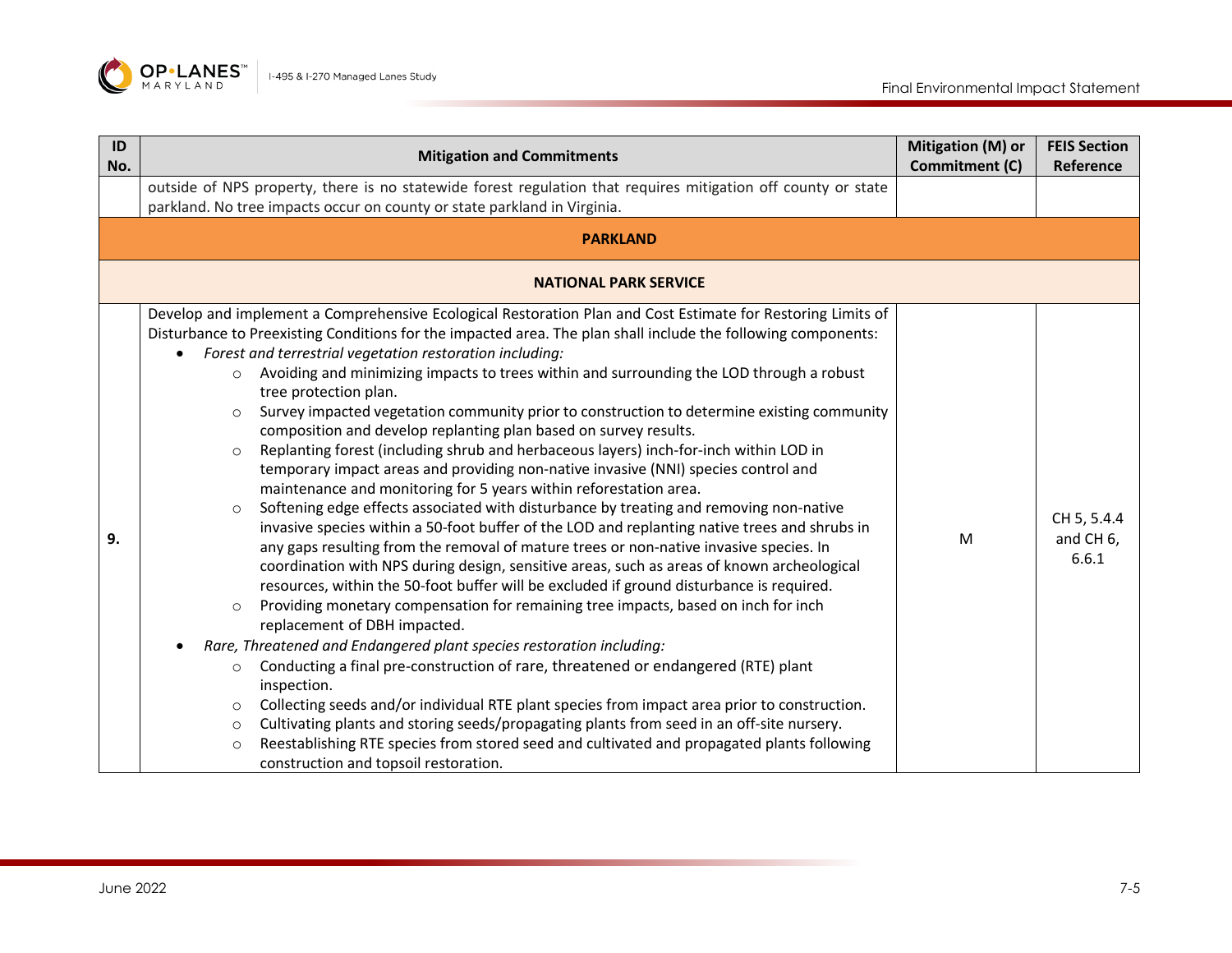

| ID  | <b>Mitigation and Commitments</b>                                                                                                                                                                                                                                                                                                                                                                                                                                                                                                                                                                                                                                                                                                                                                                                                                                                                                                                                                                                                                                                    | <b>Mitigation (M) or</b> | <b>FEIS Section</b>                           |
|-----|--------------------------------------------------------------------------------------------------------------------------------------------------------------------------------------------------------------------------------------------------------------------------------------------------------------------------------------------------------------------------------------------------------------------------------------------------------------------------------------------------------------------------------------------------------------------------------------------------------------------------------------------------------------------------------------------------------------------------------------------------------------------------------------------------------------------------------------------------------------------------------------------------------------------------------------------------------------------------------------------------------------------------------------------------------------------------------------|--------------------------|-----------------------------------------------|
|     |                                                                                                                                                                                                                                                                                                                                                                                                                                                                                                                                                                                                                                                                                                                                                                                                                                                                                                                                                                                                                                                                                      |                          |                                               |
| No. | Topsoil salvage and restoration including:<br>Salvaging topsoil from impact area and storing in nearest possible stockpile location.<br>$\circ$<br>Restoring subsoils and reduce compaction via ripping, discing, plowing or double-digging<br>$\circ$<br>following construction.<br>Placing salvaged topsoil in impact area following construction.<br>$\circ$<br>Herpetofauna translocation including:<br>Conducting Herpetofauna relocation effort immediately prior to construction activities<br>$\circ$<br>Conducting a sweep through a portion of the impact area with approximately 10<br>biologists searching for and capturing reptiles and amphibians and logging all<br>captures.<br>Relocating captured individuals safely away from the impact area.<br>Conducting a second sweep through the same portion of impact area, logging all<br>captures and relocating captured individuals.<br>Conducting a third sweep and relocate effort, if the number of captured individuals is<br>not dramatically reduced and continue sweeping the portion of the work area until | Commitment (C)           | Reference                                     |
|     | the number of captured individuals is minimal.<br>Continuing the multiple sweep process until the entire work area is cleared.<br>Downed woody debris salvage and restoration including:<br>Moving all downed woody debris from the impact area to the edge of the impact area just<br>$\circ$<br>outside of the E&S measures as part of the clearing operation.<br>Restoring downed woody debris, if appropriate, to the impact area following construction and<br>$\circ$<br>topsoil restoration.                                                                                                                                                                                                                                                                                                                                                                                                                                                                                                                                                                                  |                          |                                               |
| 10. | Create/restore 1.53 acres of wetland northwest of American Legion Bridge (Site ID CHOH-13) per the Wetland<br>Statement of Findings.                                                                                                                                                                                                                                                                                                                                                                                                                                                                                                                                                                                                                                                                                                                                                                                                                                                                                                                                                 | M                        | CH 6, 6.6.1                                   |
| 11. | Install new white legend and border on brown background guide signs along I-495 for the George Washington<br>Memorial Parkway exit.                                                                                                                                                                                                                                                                                                                                                                                                                                                                                                                                                                                                                                                                                                                                                                                                                                                                                                                                                  | M                        | CH 5, 5.6.4<br>and CH <sub>6</sub> ,<br>6.6.1 |
| 12. | Shift bridge piers north of Lock 13 to the maximum extent possible while maintaining adequate vertical<br>clearance of 12 feet, 6 inches between towpath and bottom of bridge steel to accommodate NPS equipment.<br>Design new ALB to capture all drainage outfall using downspouts. The downspouts will be located so the water<br>does not drop onto areas with frequent pedestrian use.                                                                                                                                                                                                                                                                                                                                                                                                                                                                                                                                                                                                                                                                                          | C                        | CH 6, 6.6.1                                   |
| 13. | Complete a pre-construction condition assessment of locks, masonry walls, towpath, and canal prism<br>throughout entire LOD and develop and implement a plan for repairs identified during condition assessment.                                                                                                                                                                                                                                                                                                                                                                                                                                                                                                                                                                                                                                                                                                                                                                                                                                                                     | M                        | CH 6, 6.6.1                                   |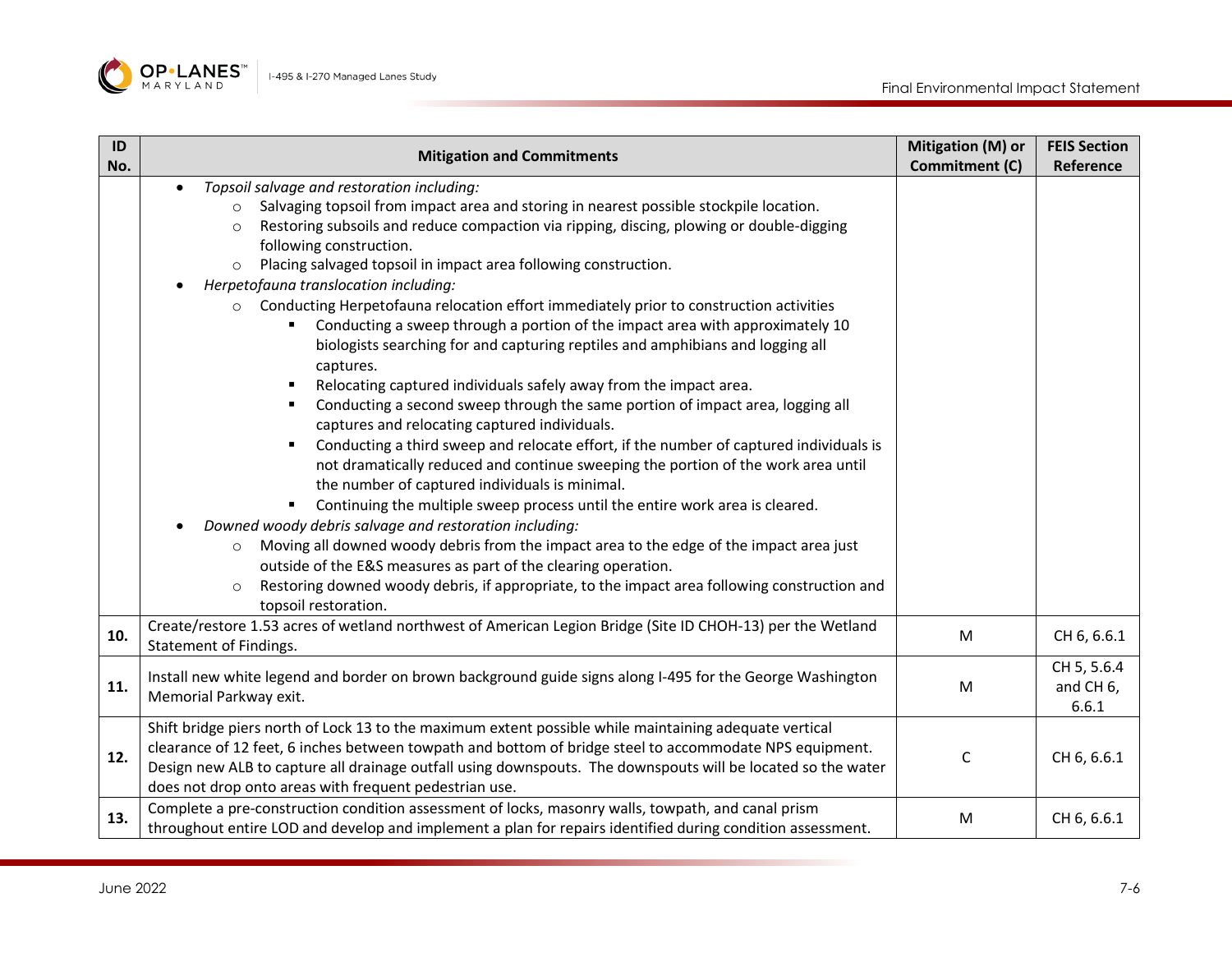

| ID<br>No. | <b>Mitigation and Commitments</b>                                                                                                                                                                                                                                                                                                                                                                                                                 | Mitigation (M) or<br>Commitment (C) | <b>FEIS Section</b><br>Reference              |
|-----------|---------------------------------------------------------------------------------------------------------------------------------------------------------------------------------------------------------------------------------------------------------------------------------------------------------------------------------------------------------------------------------------------------------------------------------------------------|-------------------------------------|-----------------------------------------------|
| 14.       | Complete Phase III Archaeological Data Recovery at 44FX0374, 44FX0379 and 44FX0389 (GWMP) and develop<br>associated public interpretation materials (in Virginia).                                                                                                                                                                                                                                                                                | M                                   | CH 6, 6.6.1                                   |
| 15.       | Complete Phase III Archaeological Data Recovery at 18MO749 and 18MO751 (Chesapeake and Ohio Canal) and<br>develop associated public interpretation materials (In Maryland).                                                                                                                                                                                                                                                                       | M                                   | CH 6, 6.6.1                                   |
| 16.       | Prepare National Register Nomination for Dead Run Ridges Archaeological District.                                                                                                                                                                                                                                                                                                                                                                 | M                                   | CH 6, 6.6.1                                   |
| 17.       | Develop Interpretive product on archeological sites; Create web-based Story Map, waysides, and/or brochures.                                                                                                                                                                                                                                                                                                                                      | M                                   | CH 6, 6.6.1                                   |
| 18.       | Provide monetary compensation for a Cultural Landscape Report for Clara Barton Parkway (historical narrative;<br>updated existing conditions, analysis, and evaluation; and treatment guidelines for management of character<br>defining features).                                                                                                                                                                                               | M                                   | CH 6, 6.6.1                                   |
| 19.       | Complete a pre-construction condition assessment of Potomac Heritage Trail within the LOD and develop and<br>implement a plan to restore and improve the trail within the LOD.                                                                                                                                                                                                                                                                    | M                                   | CH 6, 6.6.1                                   |
| 20.       | Prepare Visitor and Ecological Impact Study.                                                                                                                                                                                                                                                                                                                                                                                                      | $\mathsf{C}$                        | CH 6, 6.6.1                                   |
| 21.       | Acquire James Audia property (two parcels totaling 1.4 acres) as replacement parkland for impacts to George<br>Washington Memorial Parkway. If unavailable, acquire or convey property for replacement parkland of similar<br>size and/or function in coordination with NPS.                                                                                                                                                                      | M                                   | CH 5, 5.4.4<br>and CH <sub>6</sub> ,<br>6.6.1 |
| 22.       | Convey a portion of the MDOT SHA owned former Ridenour property (38.7 acres) to NPS as replacement<br>parkland for impacts to Chesapeake and Ohio Canal National Historical Park and Clara Barton Parkway.                                                                                                                                                                                                                                        | M                                   | CH 5, 5.4.4<br>and CH <sub>6</sub> ,<br>6.6.1 |
| 23.       | Provide monetary compensation up to \$60,000 to NPS to update and refine the George Washington Memorial<br>Parkway Climate Action Plan.                                                                                                                                                                                                                                                                                                           | M                                   | CH 6, 6.6.1                                   |
| 24.       | The Preferred Alternative will result in temporary closure of the Potomac Heritage National Scenic Trail within<br>the LOD during construction. A detour route, if determined to be necessary, will continue to be developed by<br>MDOT SHA and the Developer in coordination with NPS, Fairfax County, and VDOT. The segment of the trail<br>within the LOD would be restored on a new alignment after construction is completed. See ID No. 19. | M                                   | CH 5,<br>5.4.3 and CH<br>6, 6.6.1             |
| 25.       | Evaluate drainage and sight distance considerations at the intersection of the shared use path and Chesapeake<br>and Ohio Canal towpath during final design in coordination with NPS, within the LOD.                                                                                                                                                                                                                                             | C                                   | CH 3, 3.2.2<br>and CH <sub>5</sub> ,<br>5.7.2 |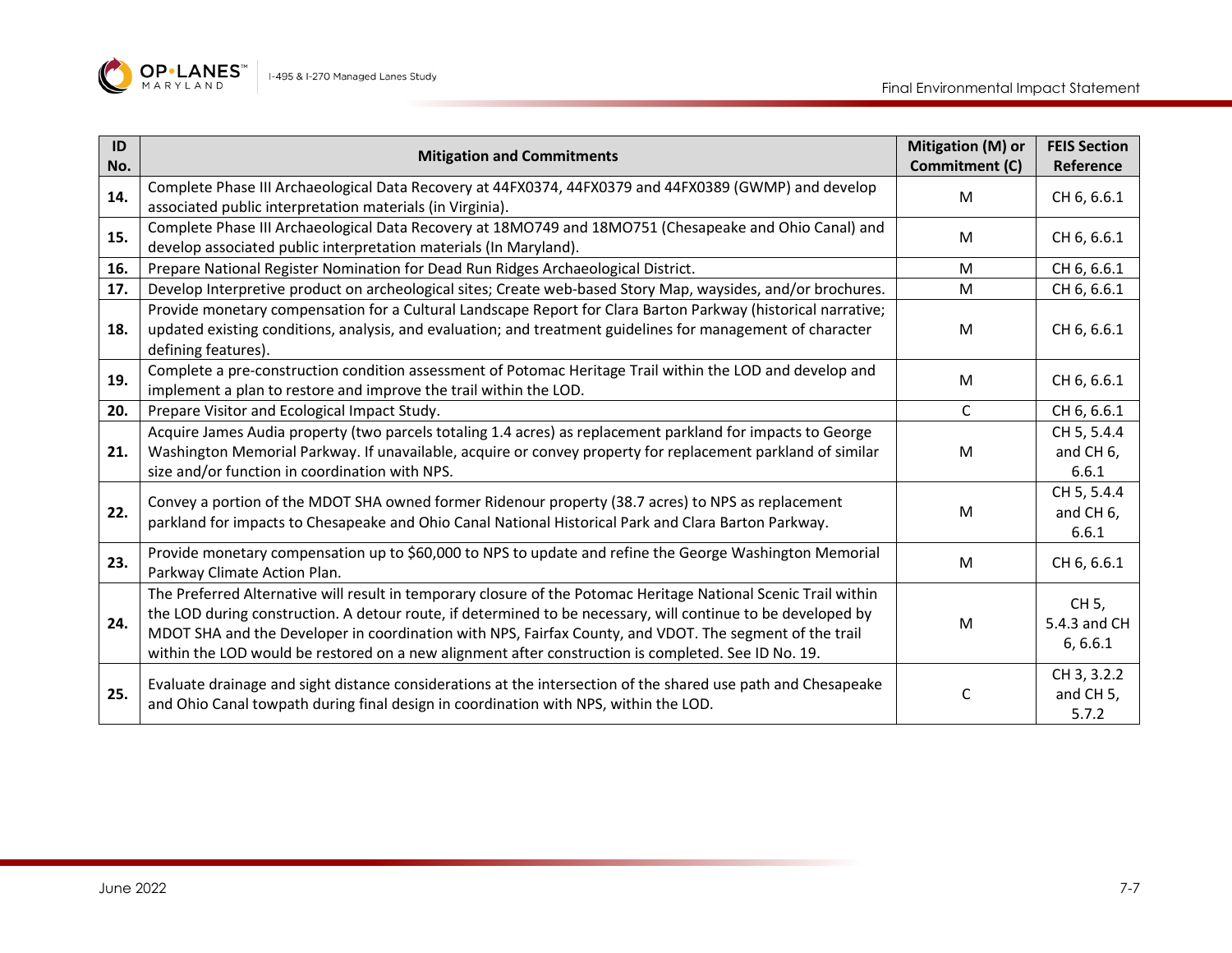

| ID<br>No.                                                       | <b>Mitigation and Commitments</b>                                                                                                                                                                                                                                                                                                                                                                                                                                                                             | Mitigation (M) or<br>Commitment (C) | <b>FEIS Section</b><br>Reference              |  |
|-----------------------------------------------------------------|---------------------------------------------------------------------------------------------------------------------------------------------------------------------------------------------------------------------------------------------------------------------------------------------------------------------------------------------------------------------------------------------------------------------------------------------------------------------------------------------------------------|-------------------------------------|-----------------------------------------------|--|
| 26.                                                             | Design and construct, in coordination with NPS and the Washington Biologists' Field Club, slope armoring along<br>the upstream side of Plummers Island within the LOD to mitigate for future slope erosion as a result of tree<br>clearing with the LOD. The slope armoring could include, but is not limited to, a rip-rap slope, live staking, and<br>brush layering or any combination of armoring that will provide a blended natural aesthetic with the<br>topography and historic nature of the island. | C                                   | CH 3, 3.1.8                                   |  |
| 27.                                                             | Evaluate additional options for the American Legion Bridge during final design that would further minimize or<br>avoid physical impact to Plummers Island.                                                                                                                                                                                                                                                                                                                                                    | C                                   | N/A                                           |  |
| <b>MARYLAND-NATIONAL CAPITAL PARK &amp; PLANNING COMMISSION</b> |                                                                                                                                                                                                                                                                                                                                                                                                                                                                                                               |                                     |                                               |  |
| <b>General</b>                                                  |                                                                                                                                                                                                                                                                                                                                                                                                                                                                                                               |                                     |                                               |  |
| 28.                                                             | Acquire the 24.14-acre Bardon, Inc. property (Acct. no. 00402385) and convey to M-NCPPC. If unavailable,<br>acquire or convey property as replacement parkland of similar size and/or function in coordination with M-<br>NCPPC.                                                                                                                                                                                                                                                                              | M                                   | CH 5, 5.4.4<br>and CH <sub>6</sub> ,<br>6.6.1 |  |
| 29.                                                             | Acquire the 0.57-acre Bardon, Inc. property (Acct. no. 02620882) and convey to M-NCPPC. If unavailable,<br>acquire or convey property as replacement parkland of similar size and/or function in coordination with M-<br>NCPPC.                                                                                                                                                                                                                                                                               | M                                   | CH 5, 5.4.4<br>and CH 6,<br>6.6.1             |  |
| 30.                                                             | Evaluate the ability to re-convey unused property, previously owned by M-NCPPC, back to that agency post<br>construction.                                                                                                                                                                                                                                                                                                                                                                                     | C                                   | CH 6, 6.6.1                                   |  |
| 31.                                                             | Convey the MDOT SHA owned 3.15-acre right-of-way located at MD 97 and 16th Street.                                                                                                                                                                                                                                                                                                                                                                                                                            | M                                   | CH 5, 5.4.4<br>and CH 6,<br>6.6.1             |  |
| 32.                                                             | Convey two MDOT SHA owned 15.35-acre parcels (Acct. no. 161300980570 and 161300980626) located between<br>Northwood High School and Northwest Stream Valley Park.                                                                                                                                                                                                                                                                                                                                             | M                                   | CH 5, 5.4.4<br>and CH <sub>6</sub> ,<br>6.6.1 |  |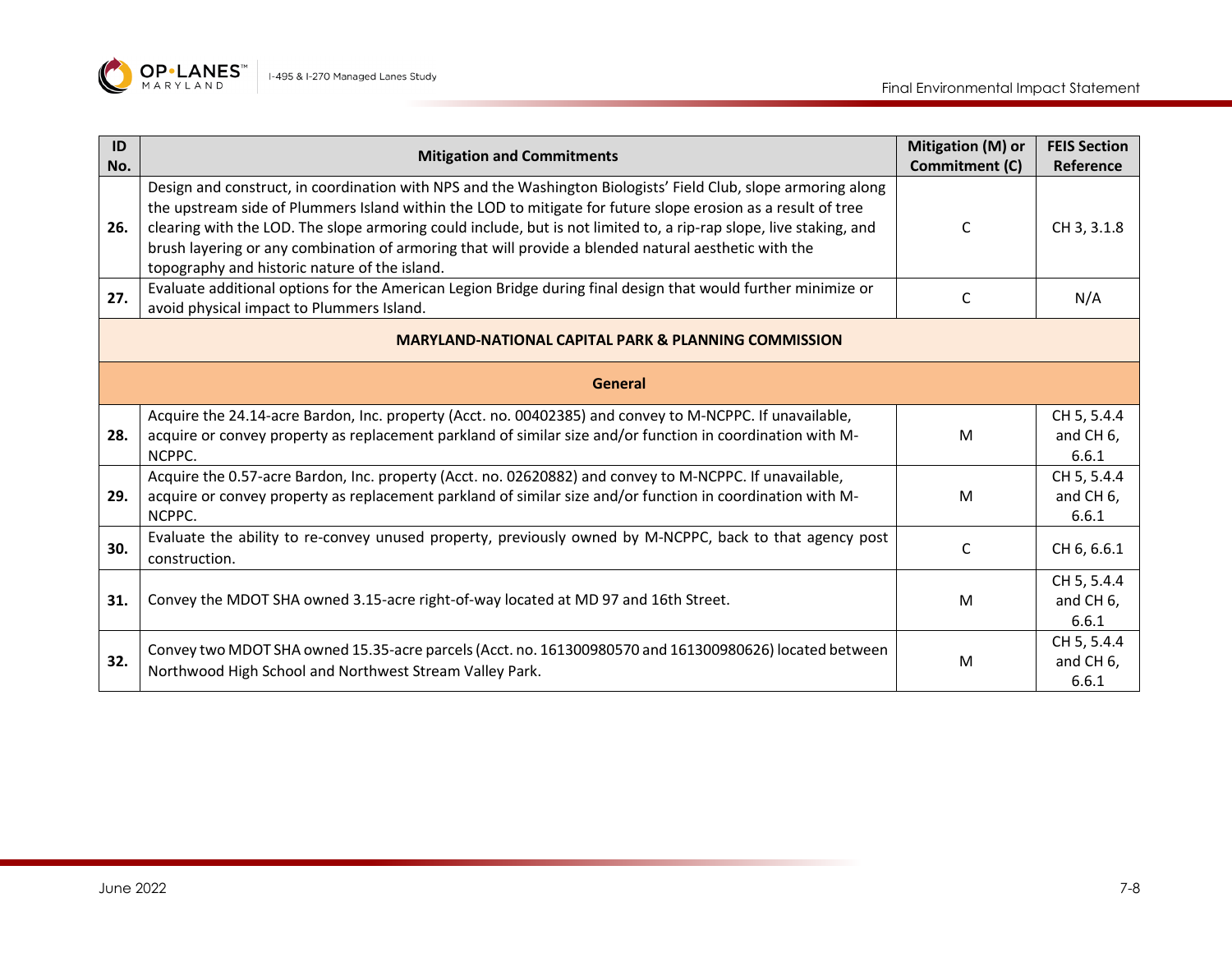

| ID<br>No. | <b>Mitigation and Commitments</b>                                                                                                                                                                                                                                                                                                                                                                                                                                                                                                                                                                                                                                                                                                                                                                                                                                                                                                                                                       | Mitigation (M) or<br>Commitment (C) | <b>FEIS Section</b><br>Reference   |
|-----------|-----------------------------------------------------------------------------------------------------------------------------------------------------------------------------------------------------------------------------------------------------------------------------------------------------------------------------------------------------------------------------------------------------------------------------------------------------------------------------------------------------------------------------------------------------------------------------------------------------------------------------------------------------------------------------------------------------------------------------------------------------------------------------------------------------------------------------------------------------------------------------------------------------------------------------------------------------------------------------------------|-------------------------------------|------------------------------------|
|           | <b>Cabin John Stream Valley Park Unit 2</b>                                                                                                                                                                                                                                                                                                                                                                                                                                                                                                                                                                                                                                                                                                                                                                                                                                                                                                                                             |                                     |                                    |
| 33.       | Plan, design, and construct improvements to formalize the Cabin John Trail trailhead parking area along Seven<br>Locks Road including:<br>• Reconstruct the existing driveway per MD Standard No. 630.02 or applicable County standard.<br>• Pave the existing gravel lot with full depth asphalt. Paved area measures approximately 60' x 100'.<br>Assume open section lot.<br>• Optimize parking lot design to provide maximum number of spaces, including Americans with Disabilities<br>Act (ADA)-compliant spaces (with signage) per the ADA Guidelines. Stripe new parking spaces.<br>• Provide drainage and stormwater management (SWM) facilities as required to treat impervious area per<br>County requirements.<br>• Install signage prohibiting littering/dumping, replace existing trash can, and remove existing illicitly<br>dumped material.<br>• Relocate existing sign kiosk.<br>• Construct bicycle repair stand, with tools and pump at Cabin John Trail trailhead. | M                                   | CH 6, 6.6.1                        |
| 34.       | Stream stabilization (~1,000 linear feet) along Cabin John Creek including:<br>Remove all concrete structures within stream along both along existing banks and failed pieces in the<br>$\bullet$<br>stream.<br>Rebuild banks with rock and vegetative stabilization techniques that promote environmental functions.<br>$\bullet$<br>Replant riparian buffer with native seed, herbaceous plugs, and native shrubs and trees.<br>$\bullet$<br>Install instream grade control structures (such as rock sill, crossvane, riffles, etc.) to transition stream into,<br>$\bullet$<br>through, and out of the underpass area in a stable and ecologically sound way.<br>Protect sewer manhole and restore I-495 on-ramp outfall to Cabin John Creek with environmentally<br>$\bullet$<br>sensitive channel techniques.                                                                                                                                                                      | M                                   | CH 6, 6.6.1                        |
| 35.       | Plan, design, and implement forest and terrestrial vegetation mitigation including:<br>NNI control for 7 years within 50' buffer of LOD.<br>$\bullet$<br>Infill plantings, on park property, consisting of shrubs, understory/canopy trees and herbaceous seeding<br>$\bullet$<br>within NNI control areas (50 ft buffer from LOD).                                                                                                                                                                                                                                                                                                                                                                                                                                                                                                                                                                                                                                                     | M                                   | CH 6, 6.6.1                        |
| 36.       | Plan and design wildlife passage area under I-495 overpass of Cabin John Creek and Cabin John Parkway by<br>lengthening new bridge structures. This will allow wildlife passage on the west side bank of Cabin John Creek<br>while minimizing wildlife-vehicular conflicts along Cabin John Parkway by constructing wildlife exclusion<br>fencing along the east side of the creek next to the Parkway, in coordination with M-NCPPC.                                                                                                                                                                                                                                                                                                                                                                                                                                                                                                                                                   | M                                   | CH 5, 5.17.4<br>and CH 6,<br>6.6.1 |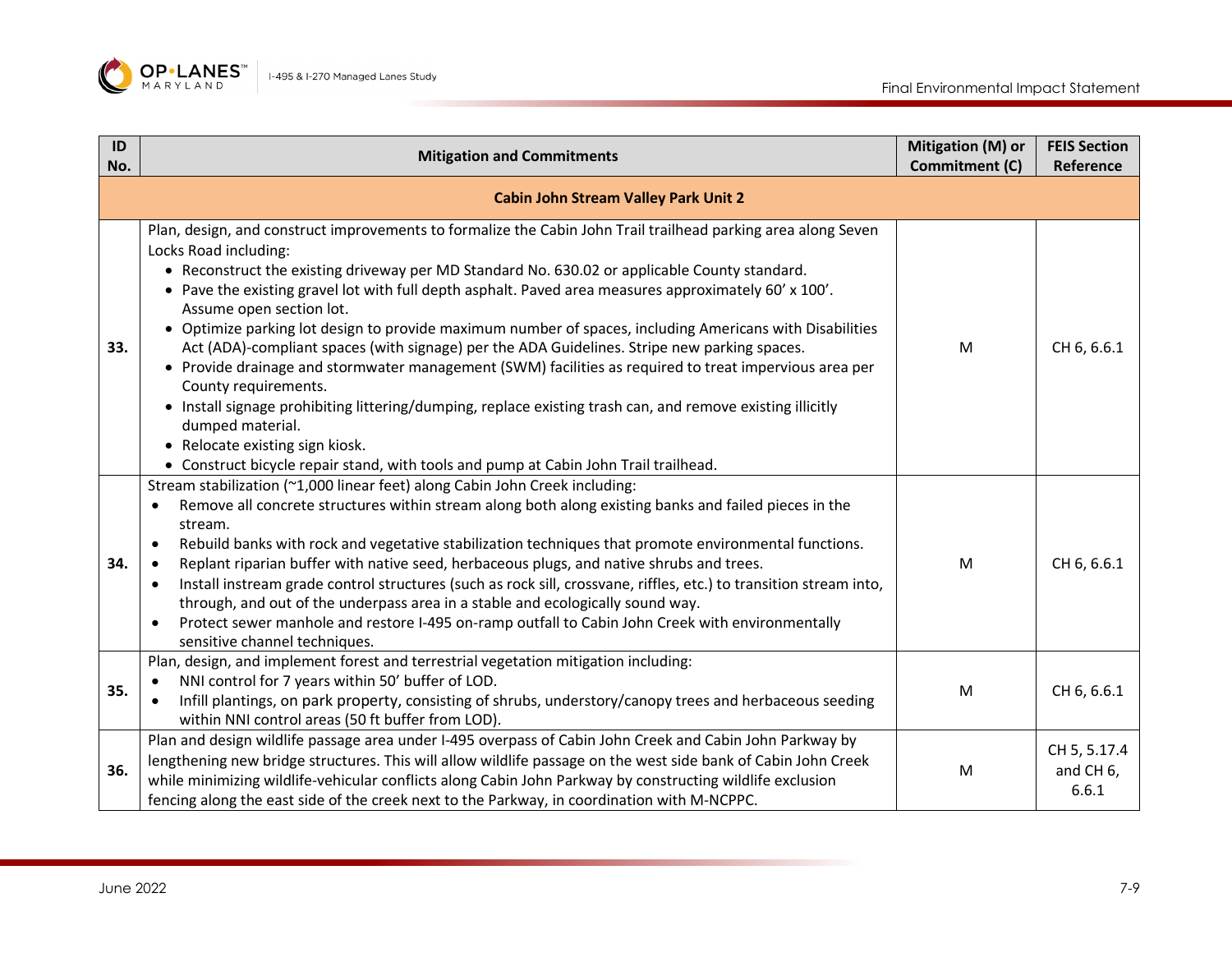

| ID<br>No. | <b>Mitigation and Commitments</b>                                                                                                                                                                                                                                                                                                                                                                                                                                                                                                                                                                                                                                                                                                                                                                                                                                                        | Mitigation (M) or<br>Commitment (C) | <b>FEIS Section</b><br>Reference |
|-----------|------------------------------------------------------------------------------------------------------------------------------------------------------------------------------------------------------------------------------------------------------------------------------------------------------------------------------------------------------------------------------------------------------------------------------------------------------------------------------------------------------------------------------------------------------------------------------------------------------------------------------------------------------------------------------------------------------------------------------------------------------------------------------------------------------------------------------------------------------------------------------------------|-------------------------------------|----------------------------------|
|           | <b>Cabin John Regional Park</b>                                                                                                                                                                                                                                                                                                                                                                                                                                                                                                                                                                                                                                                                                                                                                                                                                                                          |                                     |                                  |
| 37.       | Plan, design, and construct a fiberglass pedestrian bridge over the outfall/tributary to Cabin John Creek at STA<br>3640+00 for the natural surface connector trail including:<br>Performing hydraulic study and determining feasibility of new crossing.<br>$\bullet$<br>Constructing fiberglass bridge per M-NCPPC-provided Fiberglass Bridge specification or per equal to or<br>$\bullet$<br>better alternative approved by M-NCPPC.                                                                                                                                                                                                                                                                                                                                                                                                                                                 | M                                   | CH 6, 6.6.1                      |
| 38.       | Plan, design, and construct improvements for pedestrian and cycling access to the Robert C. McDonell<br>campground access road by:<br>• Reconstruction of existing bridge over Old Farm Creek in same location per M-NCPPC-provided<br>specifications for Prefabricated Steel Truss Bridge (Section 401) and Helical Piles (Section 403)<br>(hydraulically in-kind replacement).<br>• Provide temporary crossing for pedestrians and cyclists during bridge reconstruction.<br>• Provide stream stabilization work immediately upstream, underneath, and immediately downstream of<br>the bridge.<br>Limit time of year of bridge reconstruction to window when campground access is closed.<br>Bridge design shall provide for ADA compliance, pedestrian access, and passage of cyclists without<br>dismounting while incorporating a gate to prevent unauthorized access by vehicles. | M                                   | CH 6, 6.6.1                      |
| 39.       | Plan, design, and construct improvements to the existing parking area on Tuckerman Lane near the Robert C.<br>McDonell Campground access road including:<br>• Resurface the existing paved lot. (Paved area measures approximately 2500 SF. (25' x 100')).<br>Optimize parking lot design to provide maximum number of spaces. Stripe new parking spaces.<br>Incorporating ADA parking, as applicable.<br>• Provide additional landscaping in vicinity of lot.                                                                                                                                                                                                                                                                                                                                                                                                                           | M                                   | CH 6, 6.6.1                      |
| 40.       | Plan, design, and construct a fiberglass pedestrian bridge over Cabin John Creek to connect the Cabin John Trail<br>to the Kidney Bean Loop Trail, in the vicinity of Goya Drive including:<br>Constructing fiberglass bridge per provided Fiberglass Bridge specification or per equal to or better<br>alternative approved by M-NCPPC.<br>Design and construct in-stream grade control and bank protection structures to stabilize stream in the<br>vicinity of the new bridge.                                                                                                                                                                                                                                                                                                                                                                                                        | M                                   | CH 6, 6.6.1                      |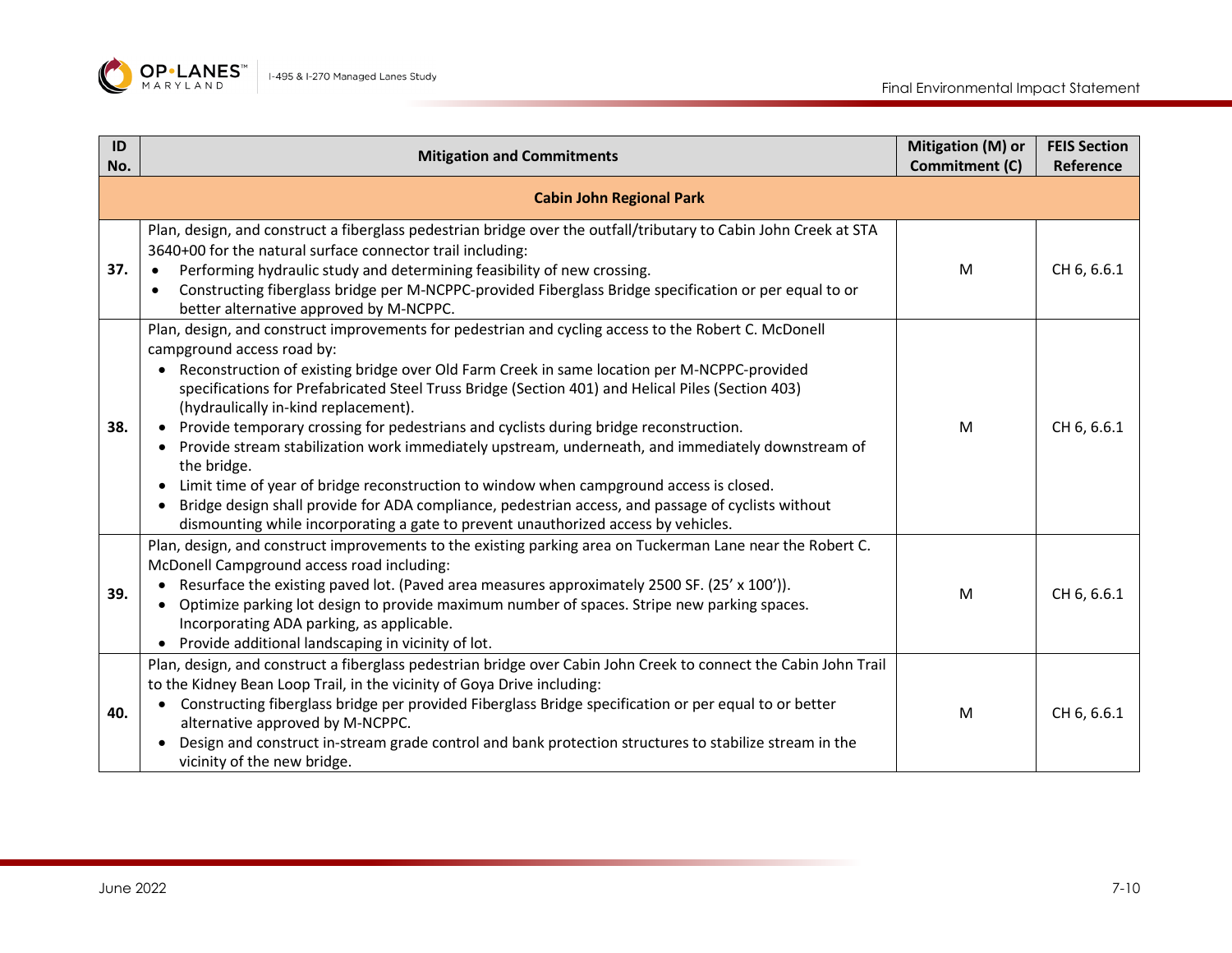

| ID<br>No. | <b>Mitigation and Commitments</b>                                                                                                                                                                                                                                                                                                                                                                                                                                                                                                                                                                                                                                        | Mitigation (M) or<br>Commitment (C) | <b>FEIS Section</b><br>Reference |
|-----------|--------------------------------------------------------------------------------------------------------------------------------------------------------------------------------------------------------------------------------------------------------------------------------------------------------------------------------------------------------------------------------------------------------------------------------------------------------------------------------------------------------------------------------------------------------------------------------------------------------------------------------------------------------------------------|-------------------------------------|----------------------------------|
| 41.       | Plan, design, and construct improvements for the stabilization of the Gainsborough Road stormwater outfall to<br>Cabin John Creek (approximately 255 linear feet) with environmentally sensitive channel techniques.<br>Include a planting plan to compensate for forest impacts related to this work.<br>Provide treatment of invasive bamboo surrounding the channel.<br>Construct pedestrian trail bridge replacement over Gainsborough outfall channel.                                                                                                                                                                                                              | M                                   | CH 6, 6.6.1                      |
| 42.       | Plan, design, and implement forest and terrestrial vegetation mitigation including:<br>Conducting forest stand delineation within 100 ft buffer of LOD and develop a 7-year non-native invasive<br>control management plan within M-NCPPC property.<br>Implementing a 7-year non-native invasive control management plan within 100 feet of the LOD, on park<br>property and within in the biodiversity area. Specific target areas and species to be determined by M-<br><b>NCPPC Montgomery Parks.</b><br>Infill plantings consisting of shrubs, understory/canopy trees and herbaceous seeding within NNI control<br>areas (100 ft buffer from LOD on park property). | M                                   | CH 6, 6.6.1                      |
|           | Tilden Woods Stream Valley Park, Old Farm Neighborhood Conservation Area, and Cabin John Stream Valley Park Unit 6                                                                                                                                                                                                                                                                                                                                                                                                                                                                                                                                                       |                                     |                                  |
| 43.       | Plan, design, and construct improvements for the stabilization of the Greentree Road stormwater outfall from<br>the pipe to a natural surface trail just south of Cabin John Creek (approximately 310 linear feet) with<br>environmentally sensitive channel techniques. Include a planting plan to compensate for forest impacts related<br>to this work.                                                                                                                                                                                                                                                                                                               | M                                   | CH 6, 6.6.1                      |
| 44.       | Plan, design, and implement forest and terrestrial vegetation mitigation including:<br>NNI control for 7 years within 50' buffer of LOD on park property.<br>Infill plantings consisting of shrubs, understory/canopy trees and herbaceous seeding within NNI control<br>areas (50 ft buffer from LOD) on park property.                                                                                                                                                                                                                                                                                                                                                 | M                                   | CH 6, 6.6.1                      |
| 45.       | Plan, design, and construct a single bridge structure with a clear span of Tuckerman Lane (including the<br>associated pedestrian and bicycle facilities) and a clear span over Old Farm Creek (including the restored<br>floodplain and a wildlife passage):<br>Provide wildlife passage area on northern bank per M-NCPPC specifications<br>Provide fish passage under Old Farm Creek overpass by restoring the stream to a natural channel and<br>tie into the existing stream restoration immediately upstream<br>Stream span must maximize floodplain cross-sectional area                                                                                          | M                                   | CH 6, 6.6.1                      |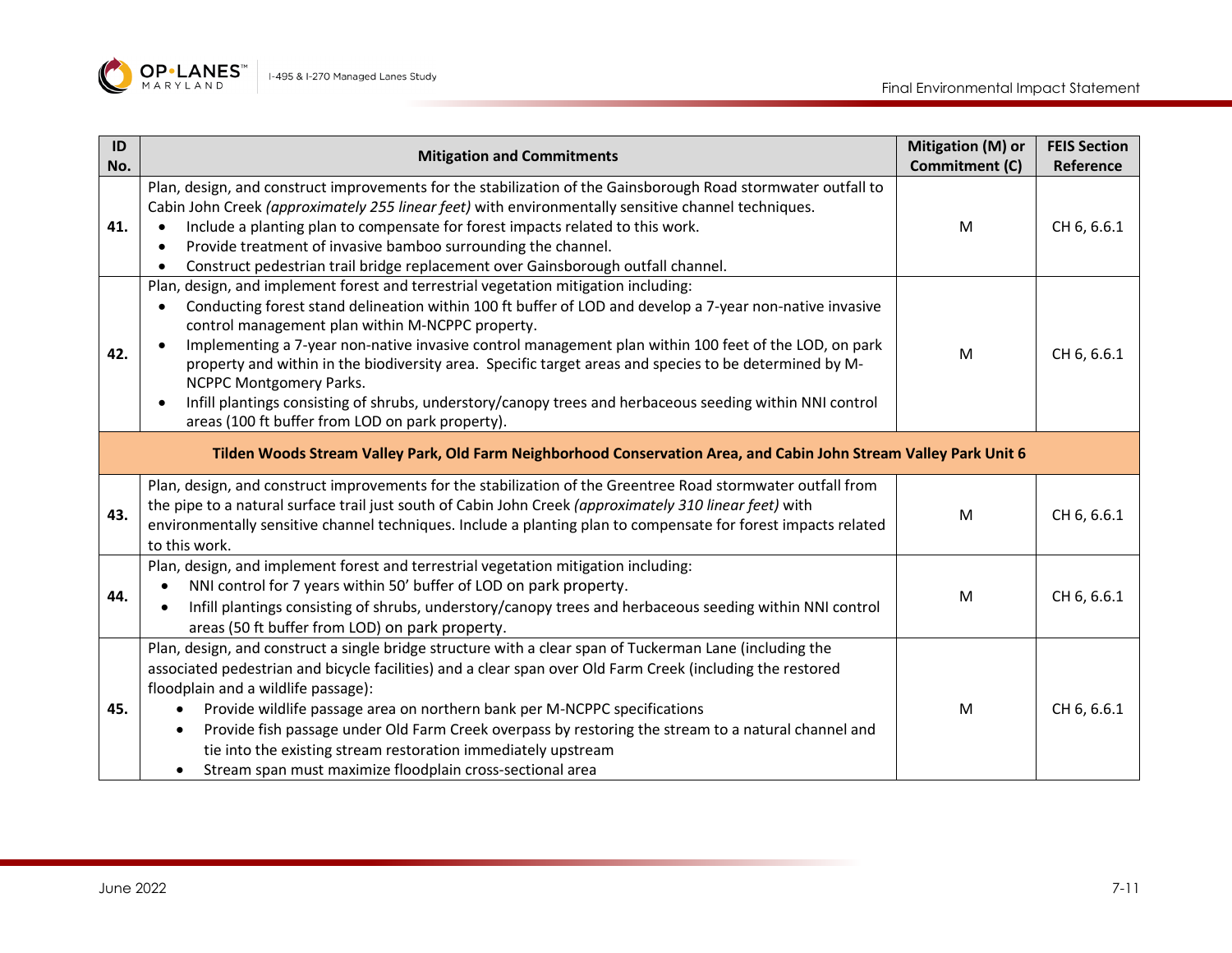

|     | <b>CITY OF GAITHERSBURG</b>                                                                                                                                                                                                                                                                                                                                                                                                                                                                            |   |                                               |  |
|-----|--------------------------------------------------------------------------------------------------------------------------------------------------------------------------------------------------------------------------------------------------------------------------------------------------------------------------------------------------------------------------------------------------------------------------------------------------------------------------------------------------------|---|-----------------------------------------------|--|
| 46. | Convey the 4.03-acre MDOT SHA-owned, property (Acct. no. 09-02213932) to City of Gaithersburg.                                                                                                                                                                                                                                                                                                                                                                                                         | M | CH 5, 5.4.4<br>and CH 6,<br>6.6.1             |  |
|     | <b>CITY OF ROCKVILLE</b>                                                                                                                                                                                                                                                                                                                                                                                                                                                                               |   |                                               |  |
| 47. | Convey the 1.25-acre MDOT SHA-owned Millennium Garden Park (former Vernie Smith properties (Acct. nos.<br>16-0400205281 and 16-0400205270)) to City of Rockville.                                                                                                                                                                                                                                                                                                                                      | M | CH 5, 5.4.4<br>and CH <sub>6</sub> ,<br>6.6.1 |  |
| 48. | Acquire the 1.32-acre Betty B. Casey Property (on Fleet Street) (Acct. no 160400144125) and convey to the City<br>of Rockville                                                                                                                                                                                                                                                                                                                                                                         | M | CH 5, 5.4.4<br>and CH <sub>6</sub> ,<br>6.6.1 |  |
| 49. | Acquire the 0.42-acre Lodging Partners LLC Property (41 Maryland Avenue) (Acct. no. 160403198603) and convey<br>to the City of Rockville                                                                                                                                                                                                                                                                                                                                                               | M | CH 5, 5.4.4<br>and CH <sub>6</sub> ,<br>6.6.1 |  |
| 50. | Acquire the 4.23-acre Cynthia Robertson Property (Potomac Woods) (Acct. no. 160401523951) and convey to<br>the City of Rockville                                                                                                                                                                                                                                                                                                                                                                       | M | CH 5, 5.4.4<br>and CH <sub>6</sub> ,<br>6.6.1 |  |
| 51. | Continue to consult on context sensitive solutions, during the design phase, to the four existing parks (Bullards<br>Park and Rose Hill Stream valley Park, Rockmead, Woottons Mill, and Rockville Senior Center). The consultation<br>will be constrained to context sensitive solutions that are both compensatory to the impacts to Section 4(f)<br>resources and a justifiable expenditure of public funds. For example, plantings and context sensitive stormwater<br>management facility design. | C | CH 5, 5.4.4<br>and CH <sub>6</sub> ,<br>6.6.1 |  |
|     | <b>CULTURAL RESOURCES (SECTION 106)</b>                                                                                                                                                                                                                                                                                                                                                                                                                                                                |   |                                               |  |
| 52. | Prepare a Cultural Landscape Report for Clara Barton Parkway.                                                                                                                                                                                                                                                                                                                                                                                                                                          | M | FEIS, App J                                   |  |
| 53. | Prepare National Register Nomination for Dead Run Ridges Archaeological District.                                                                                                                                                                                                                                                                                                                                                                                                                      | M | FEIS, App J                                   |  |
| 54. | Complete Phase III Archaeological Data Recovery at 44FX0374, 44FX0379 and 44FX0389 (George Washington<br>Memorial Parkway) and develop associated public interpretation materials.                                                                                                                                                                                                                                                                                                                     | M | FEIS, App J                                   |  |
| 55. | Complete Phase III Archaeological Data Recovery at 18MO749 and 18MO751 (Chesapeake and Ohio Canal) and<br>develop associated public interpretation materials.                                                                                                                                                                                                                                                                                                                                          | M | FEIS, App J                                   |  |
| 56. | Complete National Register Nomination for the Washington Biologists' Field Club on Plummers Island.                                                                                                                                                                                                                                                                                                                                                                                                    | M | FEIS, App J                                   |  |
| 57. | Place temporary fencing along the LOD within Plummers Island to delimit construction activities.                                                                                                                                                                                                                                                                                                                                                                                                       | C | FEIS, App J                                   |  |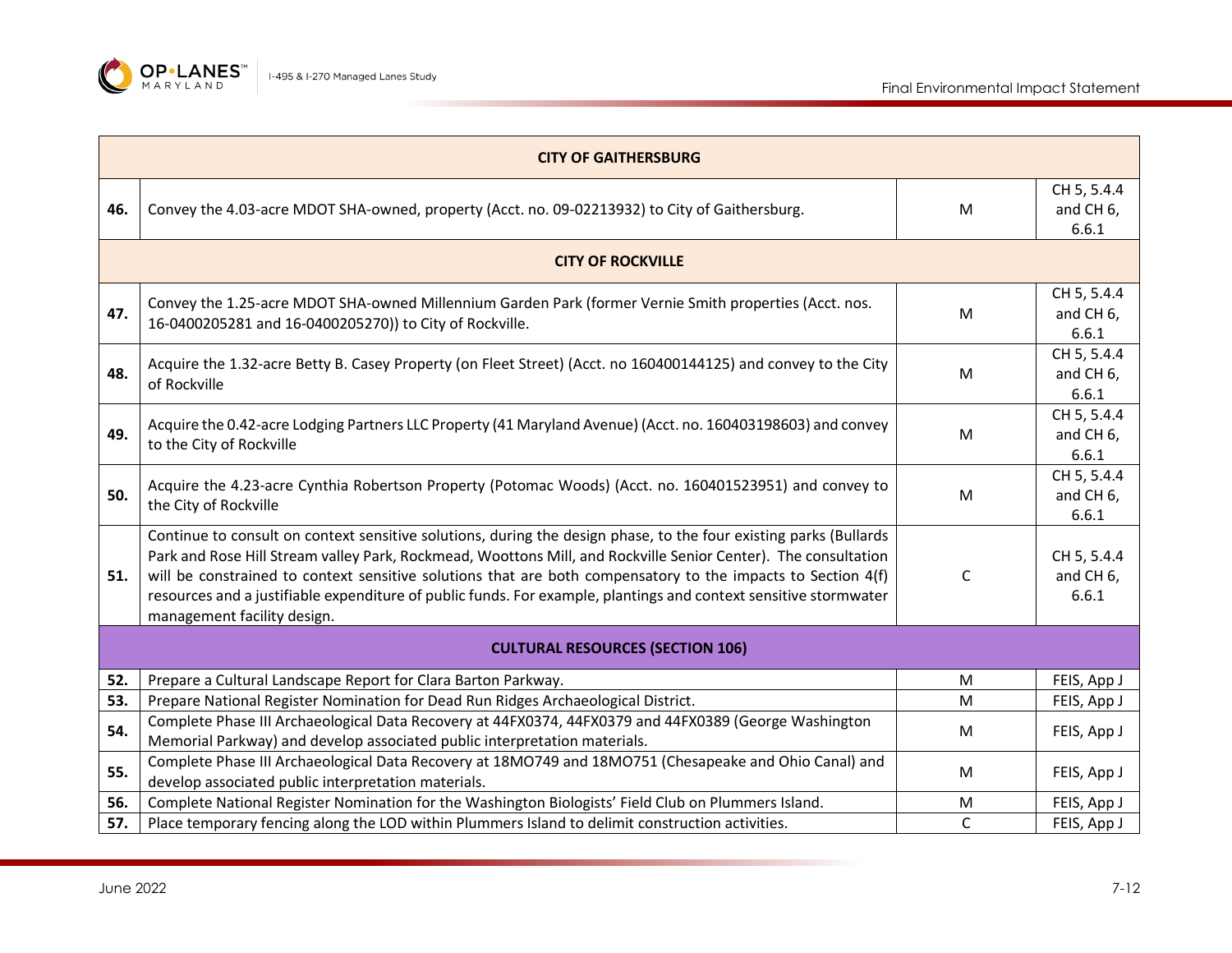

| 58. | Fund or implement a photographic survey documenting conditions before, during and post-construction on<br>Plummers Island within the area of potential effects (APE) boundary and provide the results to Washington<br>Biologists' Field Club and NPS.                                                                                                                                                                                                                                                                                                                                                      | M | FEIS, App J |
|-----|-------------------------------------------------------------------------------------------------------------------------------------------------------------------------------------------------------------------------------------------------------------------------------------------------------------------------------------------------------------------------------------------------------------------------------------------------------------------------------------------------------------------------------------------------------------------------------------------------------------|---|-------------|
| 59. | Fund or develop Graphic Information System maps to document known current and historical study locations<br>and key natural resource features within the APE on Plummers Island to assist in documenting change over<br>time and provide these files to Washington Biologists' Field Club and NPS.                                                                                                                                                                                                                                                                                                          | M | FEIS, App J |
| 60. | Procure a sub-meter accurate GPS unit for Washington Biologists' Field Club to use in long-term monitoring of<br>plant locations, collection sites, and other historical research features on Plummers Island.                                                                                                                                                                                                                                                                                                                                                                                              | M | FEIS, App J |
| 61. | Provide for digitization and cataloging of historical records, subject to any availability or rights restrictions,<br>related to Plummers Island and the Washington Biologists' Field Club that are housed at the Smithsonian<br>Institution that are not currently available in electronic format, and provide the files to Washington Biologists'<br>Field Club and NPS.                                                                                                                                                                                                                                  | M | FEIS, App J |
| 62. | Provide Washington Biologists' Field Club historical content related to Plummers Island as part of the above<br>digitization effort to incorporate into their website.                                                                                                                                                                                                                                                                                                                                                                                                                                      | M | FEIS, App J |
| 63. | Complete additional archaeological investigations of LOD surrounding Morningstar Tabernacle No. 88 Moses<br>Hall and Cemetery and monitor for potential archaeological findings during construction.                                                                                                                                                                                                                                                                                                                                                                                                        | C | FEIS, App J |
| 64. | Design context-sensitive treatment of noise barrier facing the Morningstar Tabernacle No. 88 Moses Hall and<br>Cemetery which may include decorative elements appropriate to the historic property and/or such elements as<br>memorial plaques or signage. MDOT SHA will provide consulting parties and MD SHPO comment opportunity<br>for project elements, specifically noise barrier, within the APE adjacent to the cemetery at a draft level of<br>design and a second opportunity prior to finalization of design; for each review there will be a minimum 30-day<br>review period.                   | C | FEIS, App J |
| 65. | Complete additional archaeological investigations of the LOD in the general vicinity of the Montgomery County<br>Poor Farm adjacent to I-270 near Wootton Parkway.                                                                                                                                                                                                                                                                                                                                                                                                                                          | C | FEIS, App J |
| 66. | Improve the stormwater drainage on the First Agape African Methodist Episcopal (AME) Zion Church (Gibson<br>Grove Church) by routing drainage into a new underground culvert to be installed as part of the project. MDOT<br>SHA will ensure a parking lot identified as part of the church's restoration plan, is constructed on church<br>property following installation of the culvert drainage design. MDOT SHA will work with the church on schedule<br>and timing of the culvert and parking lot work to be compatible with ongoing church restoration efforts to the<br>maximum extent practicable. | M | FEIS, App J |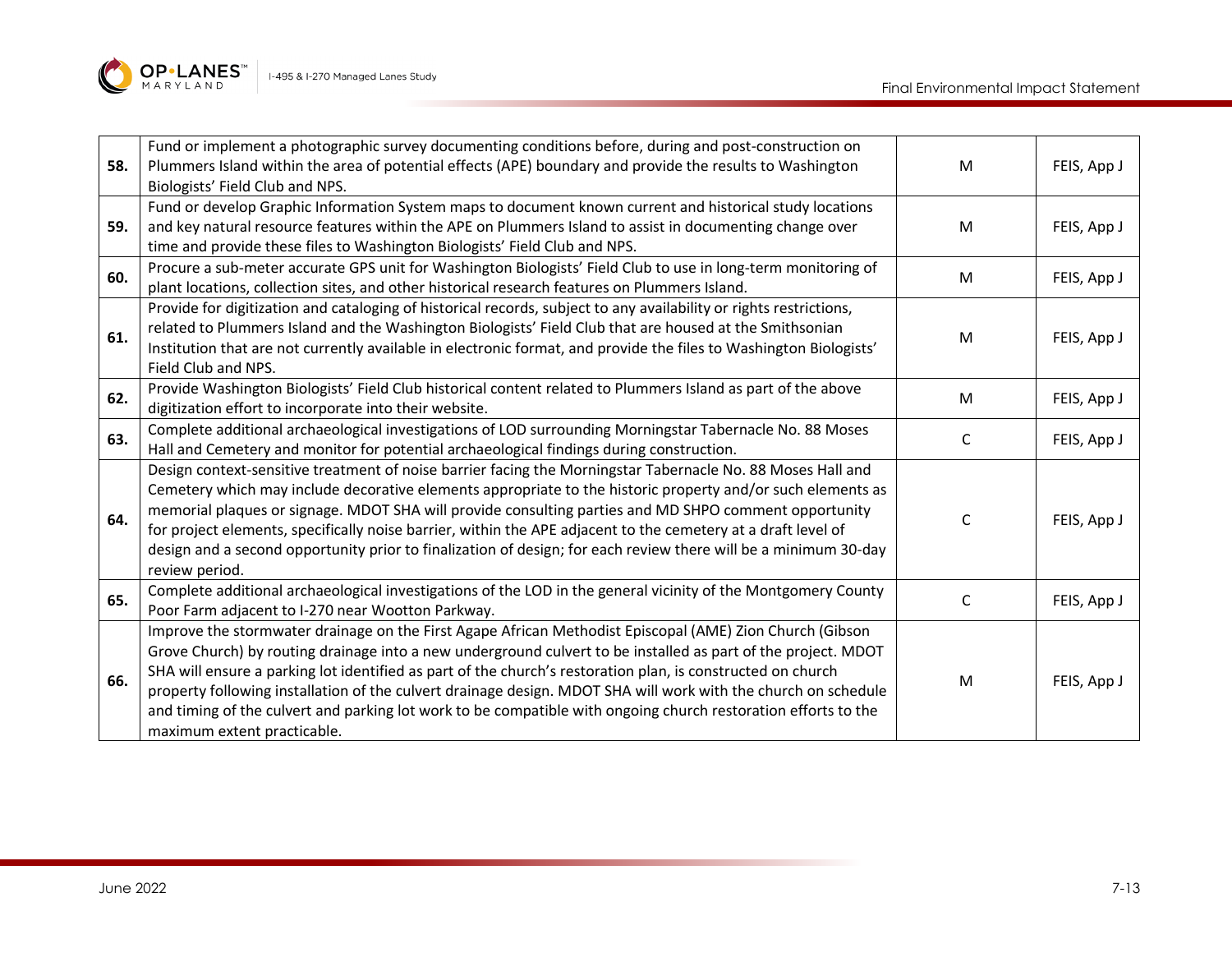<span id="page-13-0"></span>

|     | NOISE <sup>1</sup>                                                                                                     |   |             |
|-----|------------------------------------------------------------------------------------------------------------------------|---|-------------|
| 67. | Extended noise barrier (Barrier System VA-1/2) from STA 86+29 to STA 98+85 LT.                                         | M | CH 5, 5.9.4 |
| 68. | Construct new noise barrier (Barrier System MD-1) from STA 131+13 to STA 145+18 LT.                                    | M | CH 5, 5.9.4 |
| 69. | Construct new noise barrier (Barrier System MD-2) from STA 130+62 to STA 198+51 RT.                                    | M | CH 5, 5.9.4 |
| 70. | Relocate and extend existing noise barrier (Barrier System MD-3) from STA 158+10 to STA 211+97 LT.                     | M | CH 5, 5.9.4 |
| 71. | Construct new noise barrier (Barrier System MD-4) from STA 198+13 to STA 221+68 RT.                                    | M | CH 5, 5.9.4 |
| 72. | Relocate and extend existing noise barrier (Barrier System MD-5) from STA 227+21 to STA 293+76 LT.                     | M | CH 5, 5.9.4 |
| 73. | Relocate and extend existing noise barrier (Barrier System MD-6/6A/7) from STA 221+56to STA 293+24 RT.                 | M | CH 5, 5.9.4 |
| 74. | Relocate existing noise barrier (Barrier System MD-8) from STA 294+12 to STA 319+61 RT.                                | M | CH 5, 5.9.4 |
| 75. | Relocate existing noise barrier (Barrier System MD-10) from STA 337+75 to STA 355+06 LT.                               | M | CH 5, 5.9.4 |
| 76. | Relocate and extend existing noise barrier (Barrier System MD-11) from STA 320+42 to STA 354+78 RT.                    | M | CH 5, 5.9.4 |
| 77. | Partially relocate and extend existing noise barrier (Barrier System 270-05) from STA 3432+67 to STA 3490+25<br>LT.    | M | CH 5, 5.9.4 |
| 78. | Construct new noise barrier (Barrier System 270-06) from STA 3493+65 to STA 3538+71 LT.                                | M | CH 5, 5.9.4 |
| 79. | Relocate existing noise barrier (Barrier System 270-07A) from STA 3685+15 to STA 4710+91 LT.                           | M | CH 5, 5.9.4 |
| 80. | Partially relocate existing noise barrier (Barrier System 270-07B) from STA 4710+91 to STA 4748+02 LT.                 | M | CH 5, 5.9.4 |
| 81. | Construct new noise barrier (Barrier System 270-08) from STA 4750+11 to STA 4804+26 LT.                                | M | CH 5, 5.9.4 |
| 82. | Extended existing noise barrier (Barrier System 270-09) from STA 4751+67 to STA 4801+90 RT.                            | M | CH 5, 5.9.4 |
| 83. | Extended existing noise barrier (Barrier System 270-11 (270 west spur portion)) from STA 3743+50 to STA<br>3778+34 LT. | M | CH 5, 5.9.4 |
| 84. | Partially relocate and extend existing noise barrier (Barrier System 270-12) from STA 3749+46 RT to STA<br>294+47 LT.  | M | CH 5, 5.9.4 |
| 85. | Partially relocate and extend existing noise barrier (Barrier System 270-14) from STA 3492+05 to STA 3540+07<br>RT.    | M | CH 5, 5.9.4 |
| 86. | Relocate and extend existing noise barrier (Barrier System 270-15) from STA 3624+55 to STA 3684+02 LT.                 | M | CH 5, 5.9.4 |
| 87. | Construct new noise barrier (Barrier System 270-18) from STA 3722+12 to STA 3727+46 RT.                                | M | CH 5, 5.9.4 |

 $1$  A preliminary determination of the location and horizontal and vertical alignment for the noise barriers was made based on the latest design concept (Table 5 20); however, final determination of noise barrier feasibility, reasonableness, dimensions and locations will be made in final design.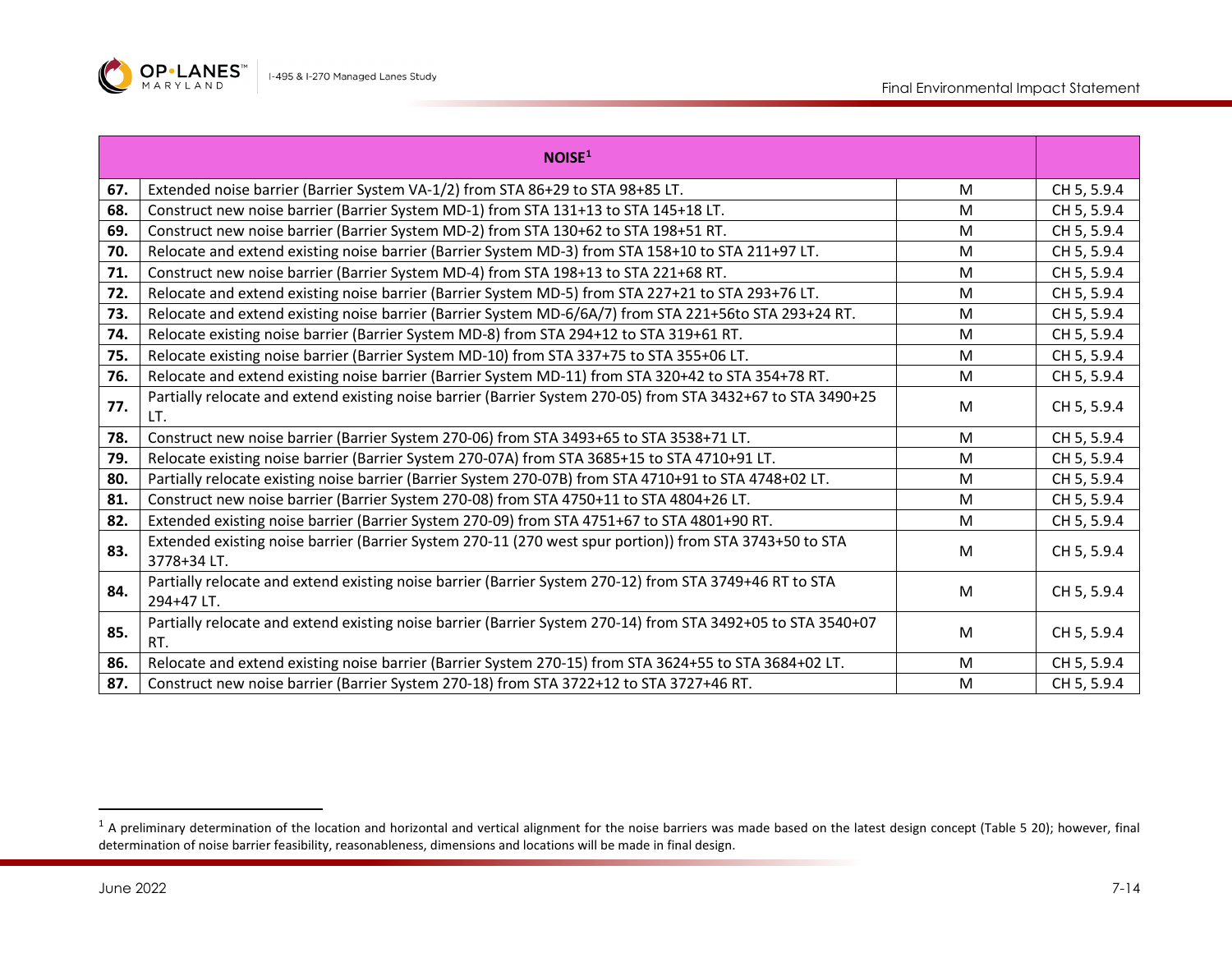

|     | <b>AQUATIC AND TERRESTRIAL MITIGATION COMMITMENTS</b>                                                                                                                                                                                                                                                                                                                                                                                                                                                                                                                                                                                                                                                   |              |                 |
|-----|---------------------------------------------------------------------------------------------------------------------------------------------------------------------------------------------------------------------------------------------------------------------------------------------------------------------------------------------------------------------------------------------------------------------------------------------------------------------------------------------------------------------------------------------------------------------------------------------------------------------------------------------------------------------------------------------------------|--------------|-----------------|
| 88. | Implement additional water quality protection measures to prevent soil erosion and subsequent sediment<br>influx into nearby waterways. Construction contractors are designated as co-permittees on the National<br>Pollutant Discharge Elimination System permit to ensure compliance. This permit is issued under Maryland's<br>General Permit for construction activities and is implemented with a regular inspection program for<br>construction site sediment control devices that includes penalties for inadequate maintenance. To ensure<br>compliance, onsite evaluations by a certified erosion and sediment control (E&S) inspector would occur<br>throughout the duration of construction. | C            | CH 5, 5.11.4    |
| 89. | Potential water quality impacts from construction would be minimized through strict adherence to mandated<br>E&S and SWM requirements. In particularly sensitive areas, other impact minimization activities may be<br>considered and could include: more specialized SWM options; redundant E&S measures; monitoring of aquatic<br>biota above and below sensitive stream crossings before and after construction to quantify any inadvertent<br>impacts that occur at the crossing; fish relocation from dewatered work areas during construction to reduce<br>fish mortality; and use of a qualified environmental monitor on-site to enhance E&S compliance.                                        | C            | CH 5,<br>5.18.4 |
| 90. | Continue coordination with MDNR and the Scenic and Wild River Advisory Board in final design.                                                                                                                                                                                                                                                                                                                                                                                                                                                                                                                                                                                                           | $\mathsf C$  | CH 5, 5.13.4    |
| 91. | Account for post-construction SWM and compliance with total maximum daily loads in the stormwater design<br>and water quality monitoring to comply with required permits.                                                                                                                                                                                                                                                                                                                                                                                                                                                                                                                               | $\mathsf{C}$ | CH 5, 5.13.4    |
| 92. | Develop environmental site design SWM features to maintain current infiltration rates to the greatest extent<br>practicable.                                                                                                                                                                                                                                                                                                                                                                                                                                                                                                                                                                            | C            | CH 5, 5.14.4    |
| 93. | Design all hydraulic structures to accommodate flood flows without causing substantial impact.                                                                                                                                                                                                                                                                                                                                                                                                                                                                                                                                                                                                          | $\mathsf{C}$ | CH 5, 5.15.4    |
| 94. | Design culverts and bridges to limit the increase of the regulatory flood elevation to protect structures from<br>flooding risks and use standard hydraulic design techniques for all waterway openings where feasible to<br>maintain current flow regimes and limit adjacent flood risk (COMAR 26.17.04).                                                                                                                                                                                                                                                                                                                                                                                              | C            | CH 5, 5.15.4    |
| 95. | Remove the existing peregrine falcon nest box on the ALB just prior to the nesting season when construction is<br>scheduled to begin to minimize potential impacts to the currently nesting peregrine falcons as recommended<br>by the US Fish and Wildlife Service (USFWS). Disruption for one or more nesting seasons due to long-term<br>construction activities is anticipated. Once construction activities are nearly complete near the former nest<br>site, USFWS recommends that the nest box be reinstalled. MDOT SHA will follow the USFWS recommended<br>protection measures for the peregrine falcon nesting on the ALB.                                                                    | C            | CH 5, 5.17.4    |
| 96. | Adopt and implement construction best management practices (BMPs) to minimize incidental take of<br>migratory birds. MDOT SHA commits to consulting with the USFWS immediately prior to construction to<br>determine the presence/absence of bald eagle nests in the vicinity of the Preferred Alternative LOD.                                                                                                                                                                                                                                                                                                                                                                                         | C            | CH 5, 5.17.4    |
| 97. | Use of bridges and depressed culverts wherever possible to maintain natural stream substrate in areas where<br>new or replaced culverts are necessary. Channel morphology would be evaluated, and culvert extensions                                                                                                                                                                                                                                                                                                                                                                                                                                                                                    | C            | CH 5, 5.18.4    |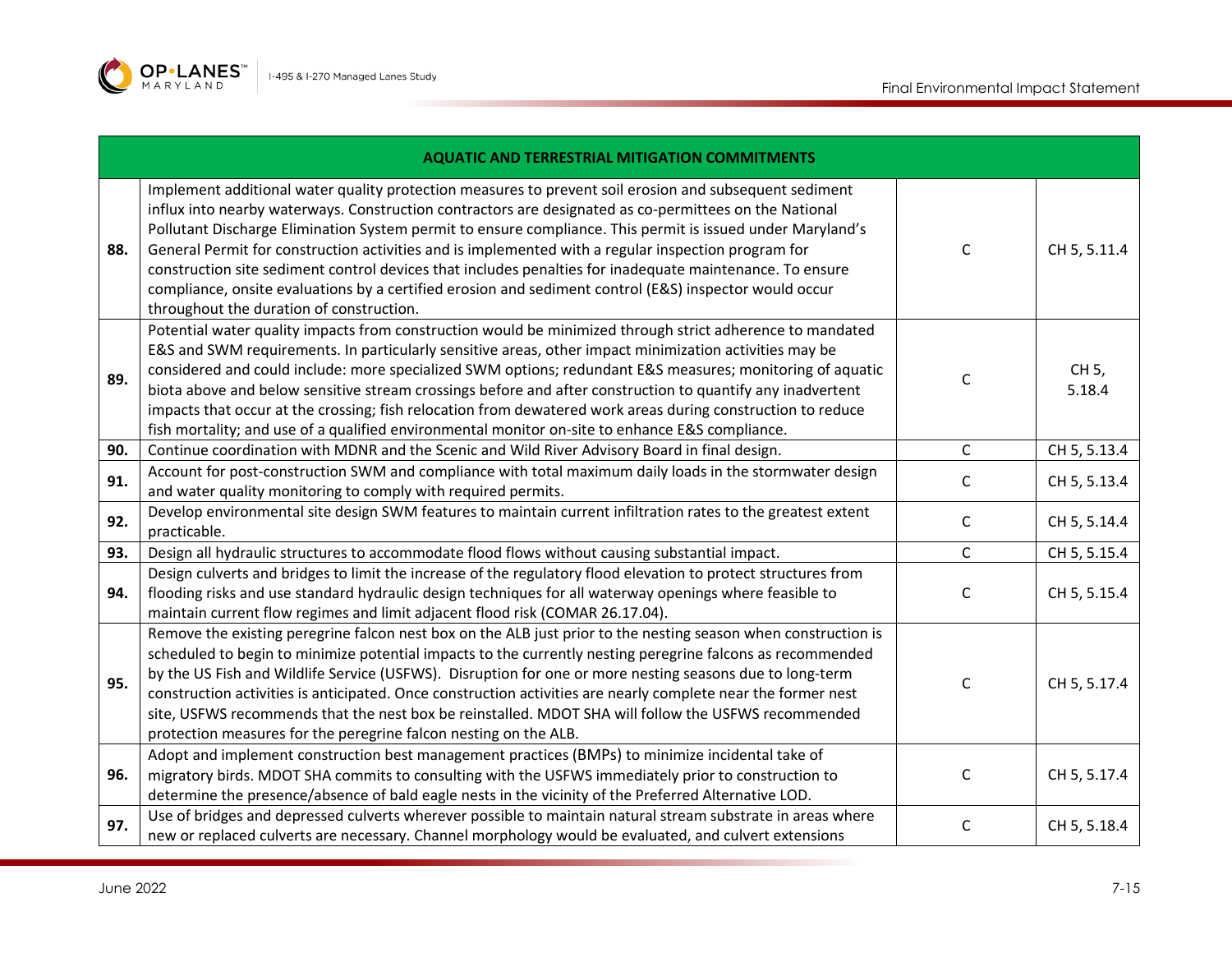

|      | designed to maintain aquatic life passage by avoiding downstream scour and channel degradation. Preliminary      |   |              |
|------|------------------------------------------------------------------------------------------------------------------|---|--------------|
|      | designs do not include culvert replacements but do include augmentations resulting from installing new pipes     |   |              |
|      | adjacent to existing culverts to provide additional area for flow.                                               |   |              |
|      | Comply with the stream closure period for the designated use class of the stream for all in-stream work in       |   |              |
| 98.  | Maryland, including that for culvert extensions, and any potential waiver requests would require agency          | C | CH 5, 5.18.4 |
|      | approval(s). In-stream work is prohibited in Use I streams from March 1 through June 15.                         |   |              |
|      | Conduct a mussel survey in the Potomac River surrounding the ALB, 10-meters upstream and 25-meters               |   |              |
| 99.  | downstream of the temporary project LOD, for all Maryland State-listed mussel species that are short-term and    |   |              |
|      | long-term brooders prior to construction and relocation of Maryland State-listed and rare species, if            | C | CH 5, 5.18.4 |
|      | necessary.                                                                                                       |   |              |
|      | Design causeways and trestles proposed adjacent to the existing ALB to avoid impacting fish passage by           |   |              |
| 100. | maintaining river velocities below approximately 3 feet per second at commonly observed discharges (e.g.,        |   |              |
|      | below 90 percentile) during the period in which anadromous fish are spawning (February 15 - June 15).            | C | CH 5, 5.18.4 |
|      | Trestles or other non-fill accessways will be used in areas of deeper water (e.g., extending from the southern   |   |              |
|      | bank) to the extent practicable to minimize fill and associated flow restrictions.                               |   |              |
| 101. | Maintain access to Plummers Island for construction purposes by bridging over the oxbow of the Potomac           | C | CH 5, 5.19.4 |
|      | River without placing any materials or fill within the stream channel.                                           |   |              |
|      | Voluntarily commit to a time of year restriction for tree clearing from May 1 through July 31 of any year within |   |              |
| 102. | a 3-mile buffer around each of the three positive Northern Long-Eared Bat (NLEB) detection locations within      | C | CH 5, 5.19.4 |
|      | the study corridors to go above and beyond what is required to protect this bat species. Note, the Study was     |   |              |
|      | determined to have "no effect" on the Indiana Bat and "not likely to adversely affect" the NLEB.                 |   |              |
| 103. | Commit to a time of year restriction for tree clearing within the Virginia portion of the Preferred Alternative  | C | CH 5, 5.19.4 |
|      | LOD from April 1 - October 31 of any year to avoid impact to tri-colored bat roost trees during roosting season. |   |              |
|      | Continue coordinating with NPS and MDNR to determine a mitigation plan for RTE plant species prior to            |   |              |
| 104. | construction. This will include the use of matting along access roads to minimize soil compaction during         | M | CH 5, 5.19.4 |
|      | construction, replanting of appropriate RTE plants within temporarily disturbed areas following construction,    |   |              |
|      | and monitoring of replanted RTE plant populations to ensure successful reestablishment.                          |   |              |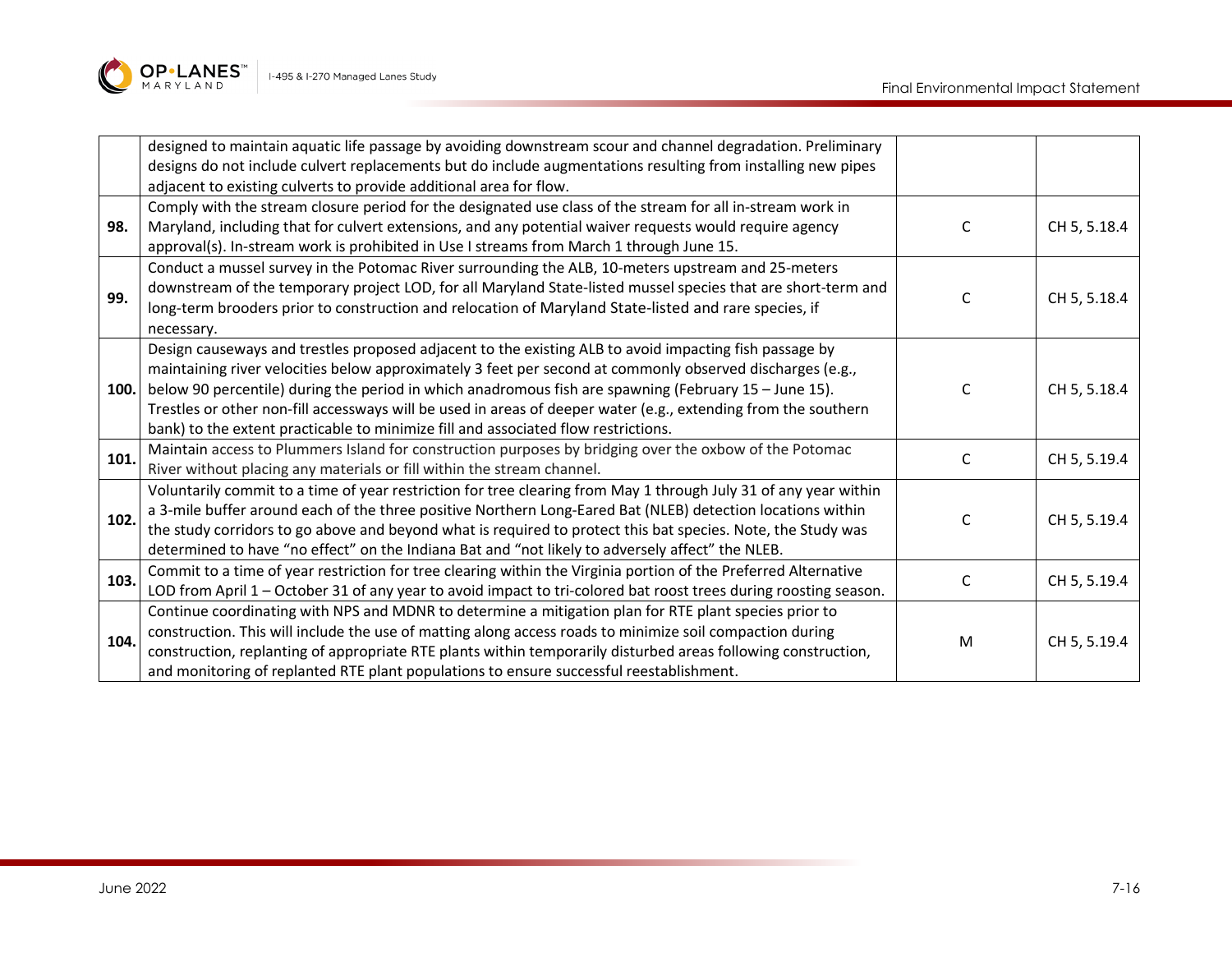

| 105. | Commit to avoidance and minimization measures for the wood turtle as recommended by the Virginia<br>Department of Wildlife Resources (VDWR):<br>Prior to the commencement of work all contractors associated with work at this site must be made<br>aware of the possibility of encountering wood turtles on site and become familiar with their appearance,<br>status and life history.<br>If any wood turtles are encountered and are in jeopardy during the development or construction of this<br>project, remove them from immediate harm and call VDWR. Any relocations should be reported to<br>VDWR, and the wood turtle observation form should be completed and faxed to VDWR.<br>Minimize potential wildlife entanglements, resulting from use of synthetic/plastic E&S matting, by use<br>matting made from natural/organic materials such as coir fiber, jute, and/or burlap.                                                | $\mathsf{C}$ | CH 5, 5.19.3 |
|------|-------------------------------------------------------------------------------------------------------------------------------------------------------------------------------------------------------------------------------------------------------------------------------------------------------------------------------------------------------------------------------------------------------------------------------------------------------------------------------------------------------------------------------------------------------------------------------------------------------------------------------------------------------------------------------------------------------------------------------------------------------------------------------------------------------------------------------------------------------------------------------------------------------------------------------------------|--------------|--------------|
| 106. | Continue coordination with National Marine Fisheries Service to determine appropriate mitigation for potential<br>impacts to anadromous fish during construction.                                                                                                                                                                                                                                                                                                                                                                                                                                                                                                                                                                                                                                                                                                                                                                         | $\mathsf{C}$ | CH 5, 5.18.4 |
| 107. | Maintain existing or improved aquatic life passage in the culverts conveying Watts Branch and Old Farm Creek<br>under I-270.                                                                                                                                                                                                                                                                                                                                                                                                                                                                                                                                                                                                                                                                                                                                                                                                              | C            | CH 5, 5.18.4 |
| 108. | Consult 23 CFR § 650.115(a) when determining design standards for flood control measures.                                                                                                                                                                                                                                                                                                                                                                                                                                                                                                                                                                                                                                                                                                                                                                                                                                                 | $\mathsf{C}$ | CH 5, 5.15.4 |
| 109. | Comply with the requirement set forth in 23 CFR § 650.111 to complete location hydraulic studies for<br>floodplain encroachment areas during later stages of design.                                                                                                                                                                                                                                                                                                                                                                                                                                                                                                                                                                                                                                                                                                                                                                      | $\mathsf C$  | CH 5, 5.15.4 |
| 110. | Avoid and minimize impact to aquatic species by:<br>Maintaining existing or improving aquatic life passage in the primary (not overflow) culverts that are<br>being replaced or extended and continuing to coordinate with MDNR, USFWS, the National Marine<br>Fisheries Service (NMFS), and the Maryland Department of the Environment (MDE) regarding aquatic life<br>passage.<br>Designing completely replaced culverts designated as "major stream crossing" to meet the passage<br>criteria described by USFWS (USFWS, 2019b).<br>Evaluating areas where culverts are being extended or augmented for the feasibility of a natural or<br>nature-like stream bottom, in design.<br>Implementing BMPs during the replacement of the ALB crossing the Potomac River such as extensive in-<br>stream work and using coffer dams and temporary construction trestles to avoid and minimize impacts<br>to the river and its aquatic biota. | $\mathsf{C}$ | CH 5, 5.18.4 |
| 111. | Consult with NMFS and MDNR when construction plans are developed for roadway crossings of the Potomac<br>River and Cabin John Creek, the two known anadromous fish use areas, to ensure that impacts due to<br>construction and permanent fill are minimized to the extent practicable.                                                                                                                                                                                                                                                                                                                                                                                                                                                                                                                                                                                                                                                   | $\mathsf{C}$ | CH 5, 5.18.4 |
| 112. | Comply with COMAR 26.17.04.11 by ensuring culvert improvements and new culvert design will not increase<br>flood risk to adjacent properties.                                                                                                                                                                                                                                                                                                                                                                                                                                                                                                                                                                                                                                                                                                                                                                                             | $\mathsf{C}$ | CH 5, 5.15.4 |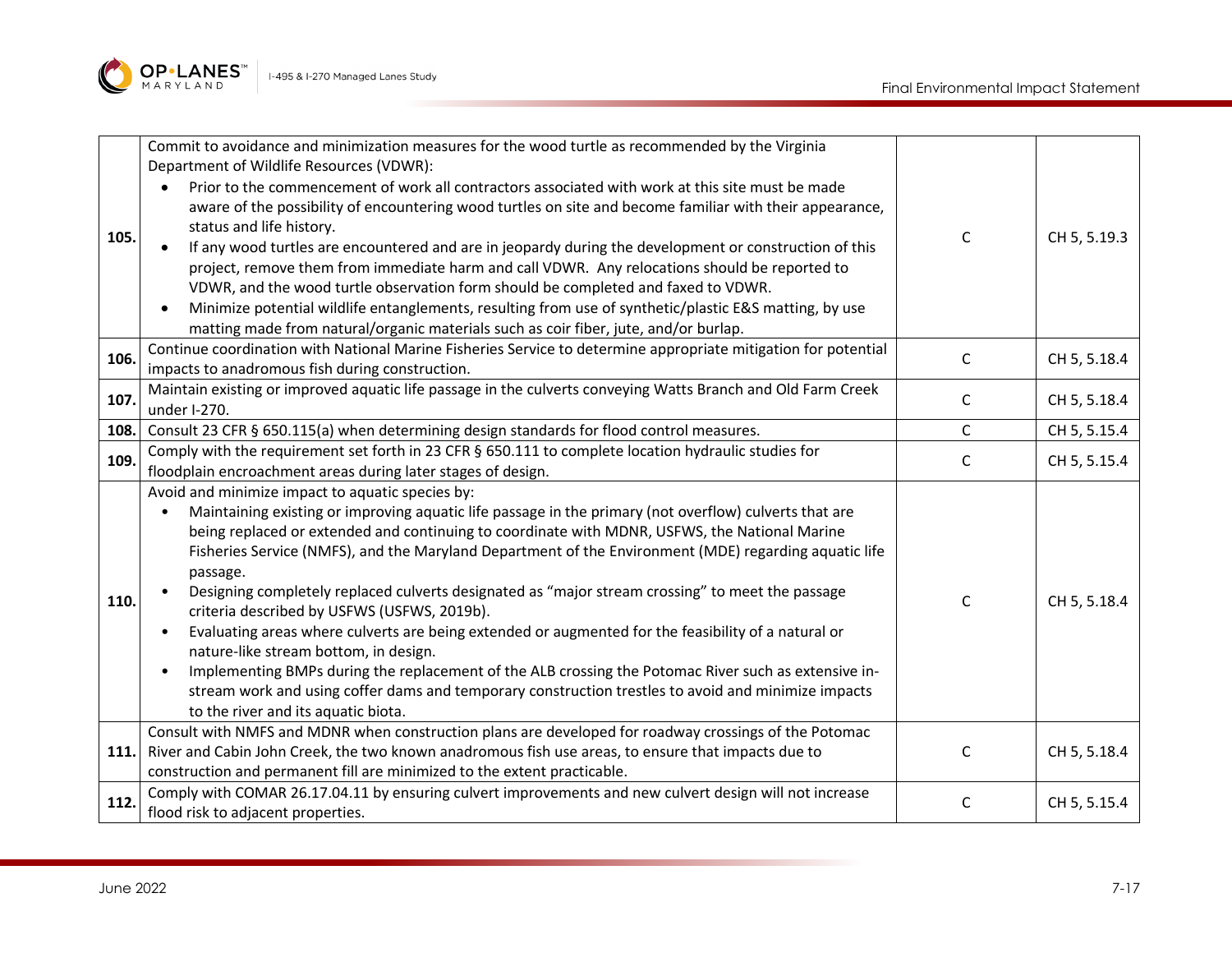

| 113.<br>114.<br>115. | Submit final plans to MDE for approval of structural evaluations, fill volumes, proposed grading evaluations,<br>structural flood-proofing, and flood protection measures in compliance with FEMA requirements, US<br>Department of Transportation Order 5650.2, Floodplain Management and Protection, and Executive Order<br>11988.<br>Employ BMPs within the 100-year floodplain as required by MDE permits.<br>Ensure water quantity treatment be met onsite or through waiver requests in specific areas. Every effort to<br>meet water quality treatment requirements onsite, where practicable will be made. Where not practicable,<br>water quality requirements would be met offsite in accordance with MDE regulations.                                                                                                                          | C<br>$\mathsf{C}$<br>C | CH 5, 5.15.4<br>CH 5, 5.15.4<br>CH 3, 3.1.6<br>and CH <sub>5</sub> ,<br>5.13.4 |  |
|----------------------|-----------------------------------------------------------------------------------------------------------------------------------------------------------------------------------------------------------------------------------------------------------------------------------------------------------------------------------------------------------------------------------------------------------------------------------------------------------------------------------------------------------------------------------------------------------------------------------------------------------------------------------------------------------------------------------------------------------------------------------------------------------------------------------------------------------------------------------------------------------|------------------------|--------------------------------------------------------------------------------|--|
|                      | <b>ENVIRONMENTAL JUSTICE/EQUITY</b>                                                                                                                                                                                                                                                                                                                                                                                                                                                                                                                                                                                                                                                                                                                                                                                                                       |                        |                                                                                |  |
| 116.                 | MDOT SHA and the Developer will continue coordination with local and regional advisory groups to determine<br>additional methods for engaging with underserved communities. This will be an ongoing effort that continues<br>post-NEPA, through final design and construction.                                                                                                                                                                                                                                                                                                                                                                                                                                                                                                                                                                            | $\mathsf C$            | CH 5, 5.21.7<br>and CH 8,<br>8.2.3                                             |  |
| 117.                 | Construct a new sidewalk along the west side of Seven Locks Road under I-495 to re-establish a connection<br>between Morningstar Tabernacle No. 88 Moses Hall and Cemetery and First Agape AME Zion Church (Gibson<br>Grove Church) in the historically African American community of Gibson Grove, see commitment ID No. 125.                                                                                                                                                                                                                                                                                                                                                                                                                                                                                                                            | C                      | CH 5, 5.3.3,<br>5.21.6, and<br>5.21.7                                          |  |
| 118.                 | Convey a portion of existing MDOT SHA owned right-of-way located adjacent to the boundary of Morningstar<br>Tabernacle No. 88 Moses Hall and Cemetery with an identified potential for unmarked graves to the Trustees<br>of the Morningstar Tabernacle No. 88 Moses Hall and Cemetery.                                                                                                                                                                                                                                                                                                                                                                                                                                                                                                                                                                   | $\mathsf C$            | N/A                                                                            |  |
| 119.                 | Continue coordination with the City of Rockville, City of Gaithersburg, and Montgomery County to advance the<br>identified priorities that were noted during EJ engagement efforts including more or improved sidewalks and<br>bicycle facilities; better lighting on streets and sidewalks; and traffic calming measures to make streets safer.<br>Through this continued coordination, MDOT SHA with the Developer will:<br>Identify locations where safer pedestrian crossings on major state roadways are needed.<br>$\bullet$<br>Identify locations where additional pedestrian improvements including adding or upgrading sidewalk,<br>restriping for bicycle lanes, adding or upgrading ADA ramps are needed.<br>Identify locations along state roads with existing pedestrian facilities where more or better lighting is<br>$\bullet$<br>needed. | C                      | CH 5, 5.21.7                                                                   |  |
|                      | <b>TOLLING</b>                                                                                                                                                                                                                                                                                                                                                                                                                                                                                                                                                                                                                                                                                                                                                                                                                                            |                        |                                                                                |  |
| 120.                 | The toll rate ranges will only apply to the high-occupancy toll (HOT) lanes; the existing free general-purpose<br>lanes will not be tolled. In addition, the proposal will include discounts for qualifying vehicles—including HOV 3+<br>(including carpools and vanpools), buses and motorcycles.                                                                                                                                                                                                                                                                                                                                                                                                                                                                                                                                                        | C                      | CH 3, 3.1.9                                                                    |  |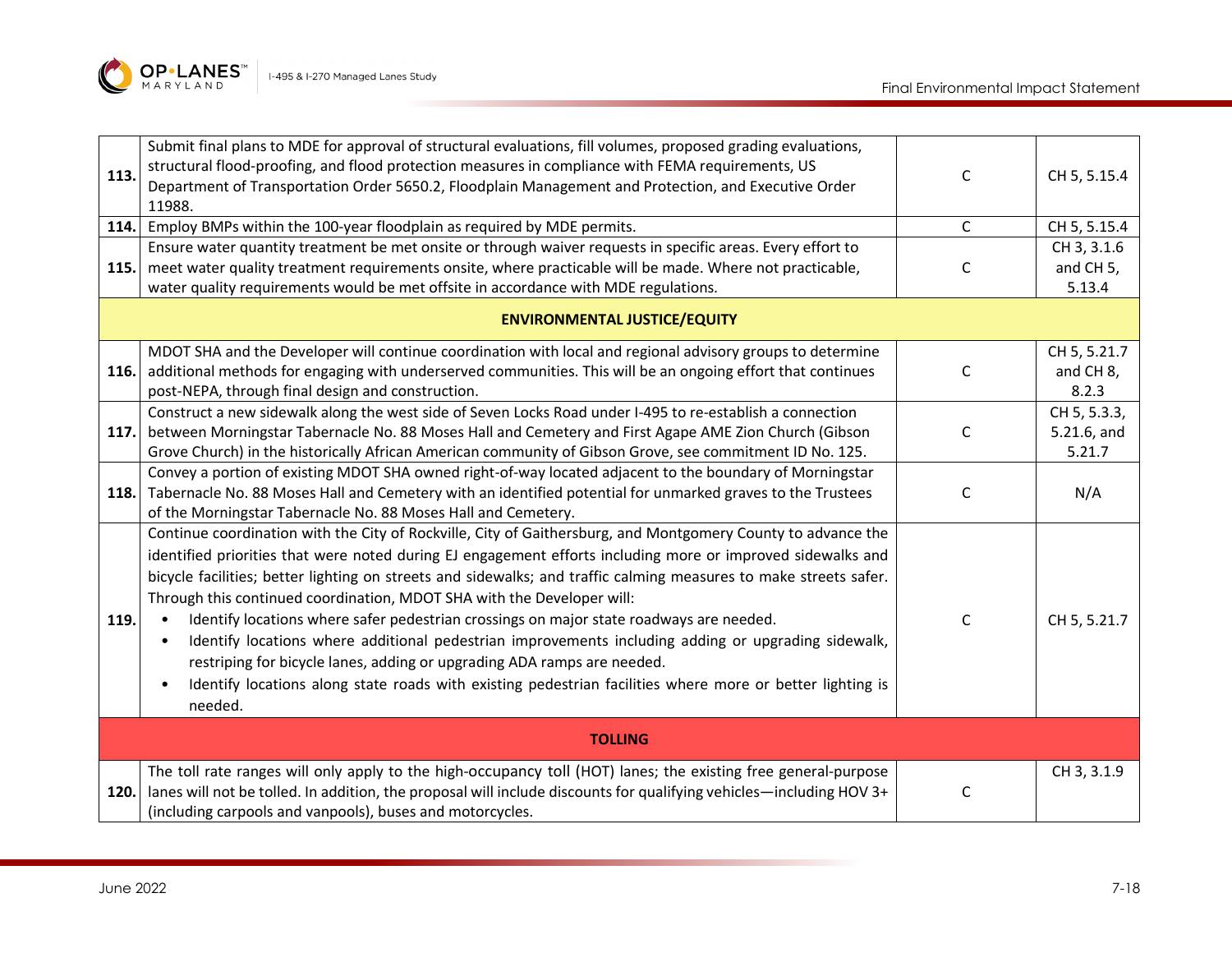

| <b>TRANSIT</b> |                                                                                                                                                                                                                                                                                                                                                                                                                                                                                                                                                                                                                                                                                           |             |             |  |
|----------------|-------------------------------------------------------------------------------------------------------------------------------------------------------------------------------------------------------------------------------------------------------------------------------------------------------------------------------------------------------------------------------------------------------------------------------------------------------------------------------------------------------------------------------------------------------------------------------------------------------------------------------------------------------------------------------------------|-------------|-------------|--|
| 121.           | Enhance transit mobility and connectivity within the Preferred Alternative including the following elements:<br>Free bus transit usage of the HOT managed lanes to provide an increase in speed of travel, assurance of a<br>reliable trip, and connection to local bus service/systems on arterials that directly connect to activity and<br>economic centers.<br>Direct and indirect connections from the proposed HOT managed lanes to existing transit stations and<br>$\bullet$<br>planned Transit Oriented Development at the Shady Grove Metro (I-370), Twinbrook Metro and Rockville<br>Metro (Wootton Parkway), and Westfield Montgomery Mall Transit Center (Westlake Terrace). | C           | CH 3, 3.1.4 |  |
| 122.           | Increase the number of bus bays at Washington Metropolitan Area Transit Authority's Shady Grove Metrorail<br>Station.                                                                                                                                                                                                                                                                                                                                                                                                                                                                                                                                                                     | $\mathsf C$ | CH 3, 3.2.1 |  |
| 123.           | Increase parking capacity at the Westfield Montgomery Mall Transit Center.                                                                                                                                                                                                                                                                                                                                                                                                                                                                                                                                                                                                                | C           | CH 3, 3.2.1 |  |
| 124.           | Design and construct the ALB such that a future capital improvement project will have one or more feasible<br>options to achieve the full design and implementation of a transit line across the ALB. These options will be<br>enabled by designing the northbound and southbound structures to not preclude a possible future transit line<br>including the addition of foundation and substructure elements.                                                                                                                                                                                                                                                                            | $\mathsf C$ | CH 3, 3.1.4 |  |
|                | PEDESTRIAN AND BICYCLE FACILITIES                                                                                                                                                                                                                                                                                                                                                                                                                                                                                                                                                                                                                                                         |             |             |  |
| 125.           | Replace in kind or upgrade to meet the current master plan recommended facilities for existing pedestrian and<br>bicycle facilities impacted by the Preferred Alternative, through coordination with the local agencies having<br>jurisdiction over and/or maintenance responsibility for these facilities.                                                                                                                                                                                                                                                                                                                                                                               | C           | CH 3, 3.1.5 |  |
| 126.           | Replace, upgrade, or provide new pedestrian/bicycle facilities consistent with the current master plan, where<br>adjacent connections on either side of the bridge currently exist for facilities along crossroads where the<br>crossroad bridge would be reconstructed. Where the I-495 and I-270 mainline or ramps cross over a roadway<br>or pedestrian/bicycle facility and the bridge would be replaced, the mainline and ramp bridges would be<br>lengthened to accommodate the footprint for the master plan facility under the structure.                                                                                                                                         | $\mathsf C$ | CH 3, 3.1.5 |  |
| 127.           | Reconstruct the ALB with a new pedestrian and bicycle shared use path to provide multimodal connectivity<br>across the Potomac River, to be located along the east side of the ALB. A direct connection of the shared use<br>path from the ALB to the Chesapeake and Ohio Canal towpath has been incorporated into the preliminary design<br>and is accounted for in the Preferred Alternative LOD and impact analyses. MDOT SHA and the Developer will<br>continue to coordinate with NPS to review the condition of the existing connection between the Chesapeake<br>and Ohio Canal towpath and the MacArthur Boulevard sidepath outside of the study area.                            | $\mathsf C$ | CH 3, 3.2.2 |  |
| 128.           | Widen the existing variable-width sidepath along the east side of Seven Locks Road under I-495 (Cabin John<br>Trail).                                                                                                                                                                                                                                                                                                                                                                                                                                                                                                                                                                     | C           | CH 3, 3.2.2 |  |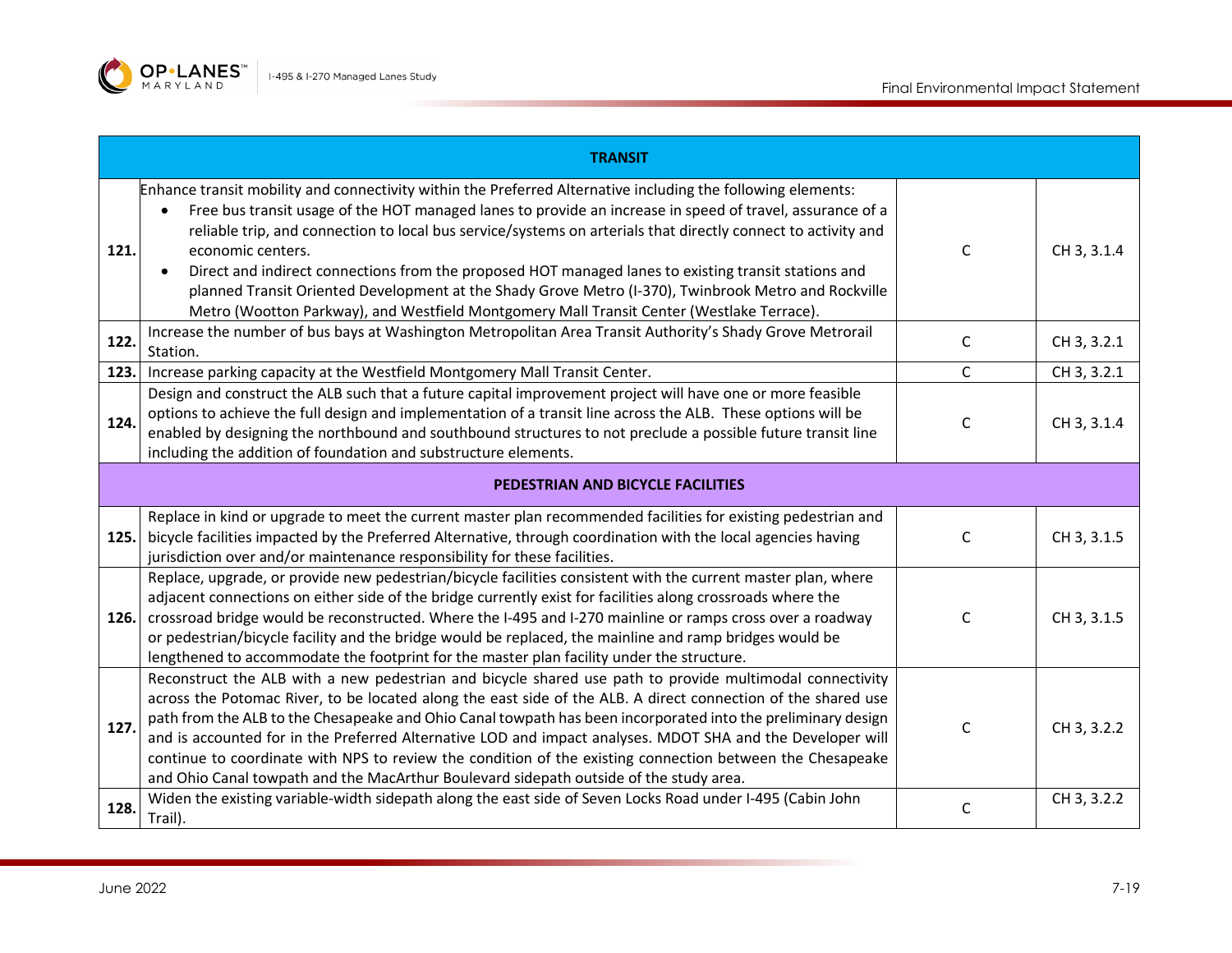

|      | Construct a new sidewalk along the west side of Seven Locks Road under I-495 to reestablish the historic                                                                                                                                                                                                                                                                                                                                                                                                                                                                                                                                                                                                                                                                                                                        |              | CH 3, 3.2.2  |
|------|---------------------------------------------------------------------------------------------------------------------------------------------------------------------------------------------------------------------------------------------------------------------------------------------------------------------------------------------------------------------------------------------------------------------------------------------------------------------------------------------------------------------------------------------------------------------------------------------------------------------------------------------------------------------------------------------------------------------------------------------------------------------------------------------------------------------------------|--------------|--------------|
| 129. | connection between First Agape AME Zion Church (Gibson Grove Church) and Morningstar Tabernacle No. 88                                                                                                                                                                                                                                                                                                                                                                                                                                                                                                                                                                                                                                                                                                                          | $\mathsf{C}$ |              |
|      | Moses Hall and Cemetery. see commitment ID No. 114.                                                                                                                                                                                                                                                                                                                                                                                                                                                                                                                                                                                                                                                                                                                                                                             |              |              |
|      | <b>AIR QUALITY</b>                                                                                                                                                                                                                                                                                                                                                                                                                                                                                                                                                                                                                                                                                                                                                                                                              |              |              |
| 130. | Implement a Diesel Emissions Reduction Program that exceeds pertinent Federal and state regulations to<br>minimize air pollution including MSAT emissions during construction consisting of initiatives such as:<br>Ensuring diesel powered construction equipment to meet minimum emissions reduction requirements<br>by engine manufacturer, or by being properly retrofitted with emissions control devices, or that clean<br>fuels be used if necessary to meet the emissions reduction requirements.<br>Retrofitting equipment that is used to be on the EPA Verified Retrofit Technology List.<br>Requiring the use of ultra-low sulfur diesel fuel in construction equipment.<br>Implementing a Driver Training program to provide incremental savings by more efficiently operating<br>mobile and stationary machinery. | C            | CH 5, 5.8.4  |
| 131. | Implement a Truck Staging Area Plan for all construction vehicles waiting to load or unload material where<br>emissions will have the least impact on sensitive areas and the public. These include but not limited to<br>hospitals, schools, residences, motels, hotels, daycare facilities, elderly housing and convalescent facilities. All<br>sources of emissions shall be located as far away as possible from fresh air intakes, air conditioners and<br>windows.                                                                                                                                                                                                                                                                                                                                                        | C            | CH 5, 5.8.4  |
| 132. | Implement a Greenhouse Gas Reduction Program to reduce emissions during construction including initiatives<br>such as:<br>Use of alternative fuels and vehicle hybridization of construction vehicles, to the maximum extent<br>$\bullet$<br>practicable.<br>Maintaining existing vegetation, where possible.<br>$\bullet$<br>Use of recycled and reclaimed materials, including use of recycled asphalt, use of industrial byproducts<br>$\bullet$<br>as cement substitutes, and recycled concrete, to the maximum extent practicable.                                                                                                                                                                                                                                                                                         | $\mathsf{C}$ | CH 5, 5.8.4  |
| 133. | Implement an Anti-Idling Policy to avoid unnecessary idling of construction equipment in order to reduce<br>engine emissions and to provide air quality benefits to those who live and work in or adjacent to the<br>construction sites. The plan may include, but is not limited to, limiting idling of all mobile construction<br>equipment, including delivery trucks, to three minutes, except under certain conditions.                                                                                                                                                                                                                                                                                                                                                                                                    | $\mathsf{C}$ | CH 5, 5.8.4  |
| 134. | Manage fugitive dust emissions during construction, by use some or all of the following dust control measures,<br>to minimize and mitigate, to the greatest extent practicable, impacts to air quality:<br>Minimize land disturbance<br>Cover trucks when hauling soil, stone, and debris (MDE Law)<br>Use water trucks to minimize dust                                                                                                                                                                                                                                                                                                                                                                                                                                                                                        | M            | CH 5, 5.23.3 |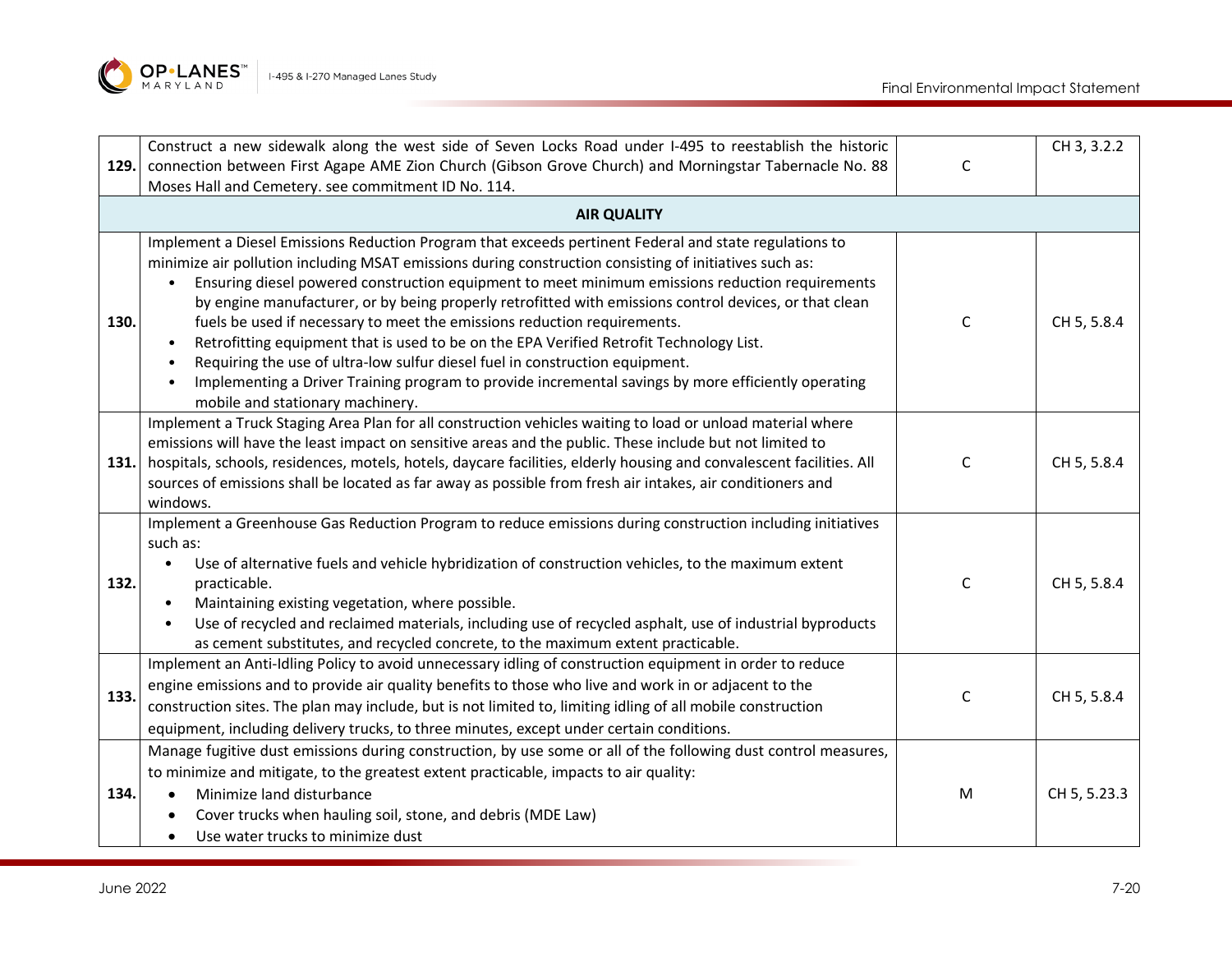

|               | Use dust suppressants if environmentally acceptable                                                                 |   |             |
|---------------|---------------------------------------------------------------------------------------------------------------------|---|-------------|
|               | Stabilize or cover stockpiles                                                                                       |   |             |
|               | Construct stabilized construction entrances per construction standard specifications                                |   |             |
|               | Regularly sweep all paved areas including public roads                                                              |   |             |
|               | Stabilize onsite haul roads using stone                                                                             |   |             |
|               | Temporarily stabilize disturbed areas per MDE erosion and sediment standards and approved plans                     |   |             |
| <b>VISUAL</b> |                                                                                                                     |   |             |
| 135.          | Install new white legend and border on brown background guide signs along I-495 for the George Washington           |   | CH 5, 5.6.4 |
|               | Memorial Parkways exit.                                                                                             | м |             |
|               | Establish and follow aesthetic and landscaping guidelines of all highway elements in consultation with the local    |   | CH 5, 5.6.4 |
| 136.          | jurisdictions, private interest groups (private developers or companies), local community or business               |   |             |
|               | associations, as well as local, state, and Federal agencies. The Developer will be responsible for establishing the |   |             |
|               | aesthetic and landscaping guidelines.                                                                               |   |             |